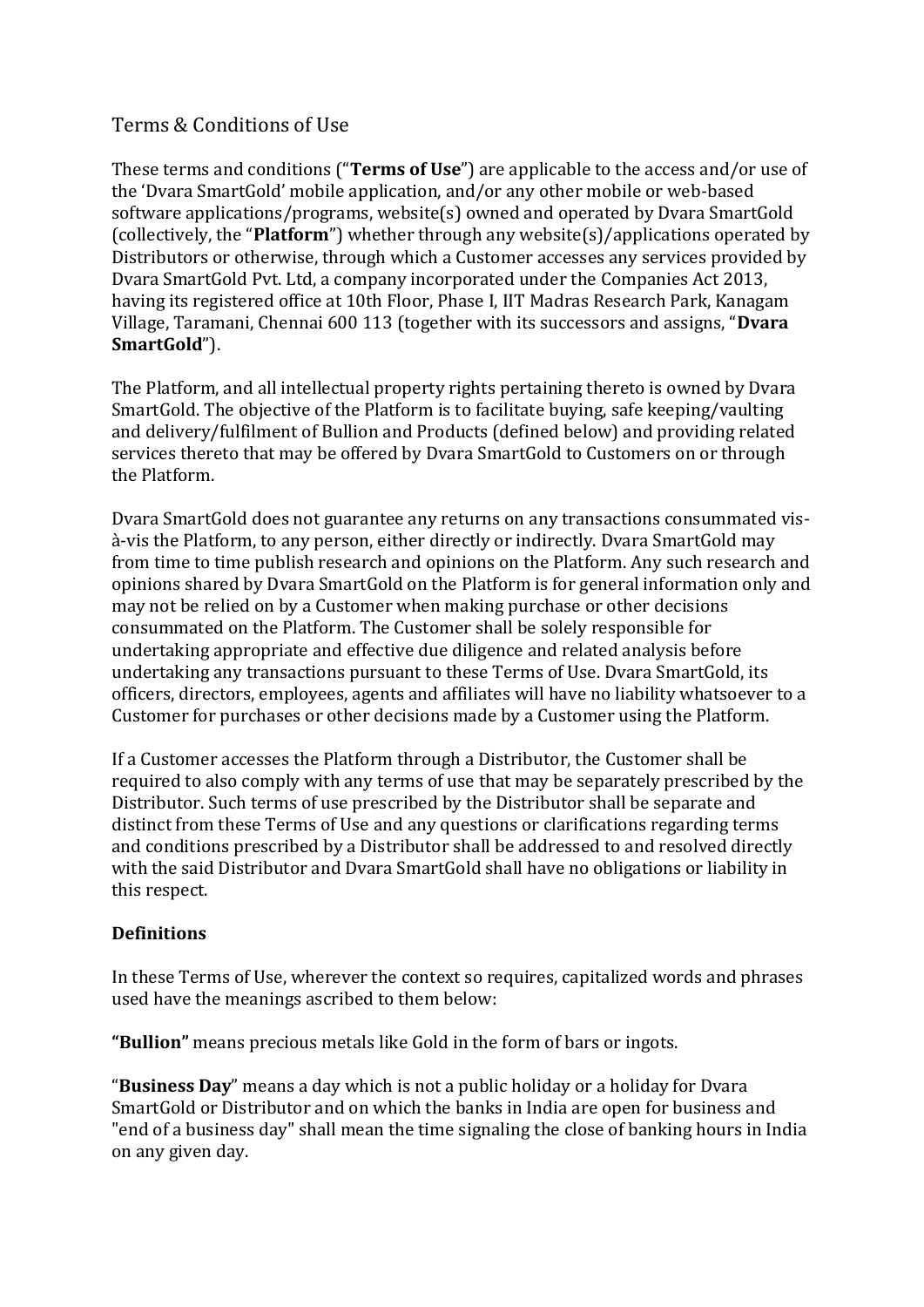"**Customer**" means an individual resident in India, who intends to avail Dvara SmartGold's Services using the Platform and is registered as a 'customer' on the Platform.

"**Customer Bank Account**" means the Customer's savings account maintained with a bank in India, details of which have been furnished by the Customer on the Platform.

"**Customer Bullion Account**" means the Customer's bullion savings account opened and maintained with Dvara SmartGold in accordance with these Terms of Use.

"**Customer Redeemable Product**" means any of the following: (i) Bullion and coins; (ii) Gold products such as pendants, earrings or chains or bangles etc., to be chosen by the Customer from options made available by Dvara SmartGold; (iii) plain Gold, silver or studded jewellery chosen by the Customer directly from a designated partner jeweler of Dvara SmartGold.

"**Distributor**" means any Person, being a resident of India, who acts as an intermediary in connection with the provision of Services by Dvara SmartGold to Customers.

"**Force Majeure Event**" shall include, without limitation, epidemic, cyclone, earthquake, flood, fire, any act of God, war, riots, pandemic, civil unrest, strikes, lockouts, abnormal price volatility or disruption in the commodity (including Bullion) indices (whether in India or globally), requirement or order or notification or clarification or judgment etc., of any government or any authority or representative of any such government authority, computer hacking, computer crashes, virus attacks, breach of security and encryption, or any other similar events not within the control of Dvara SmartGold and which Dvara SmartGold is unable to overcome.

"**Gold**" means 22 karat gold bullion having fineness of 916. Each reference herein to 'gram' means fine gram.

"**Person**" means any natural person, limited or unlimited liability company, corporation, partnership firm (whether limited or unlimited), proprietorship firm, Hindu undivided family, trust, registered union, registered association, government or any agency or political subdivision thereof or any other entity that may be treated as an entity under applicable law.

"**Products**" means the following: Gold purchased / held by the Customer(s) through Dvara SmartGold under any savings plans; other Bullion purchased by the Customer; holding Bullion/Customer Redeemable Products against which a Customer has availed of a loan and on which a lien is marked. Products may, from time to time, also include services such as providing pre-paid debit and credit cards and gift vouchers (against the balances lying in a Customer Bullion Account).

"**Purchase Order**" means an order placed by a Customer for the purchase of Bullion.

"**Services**" means any services offered by Dvara SmartGold in respect of the Products.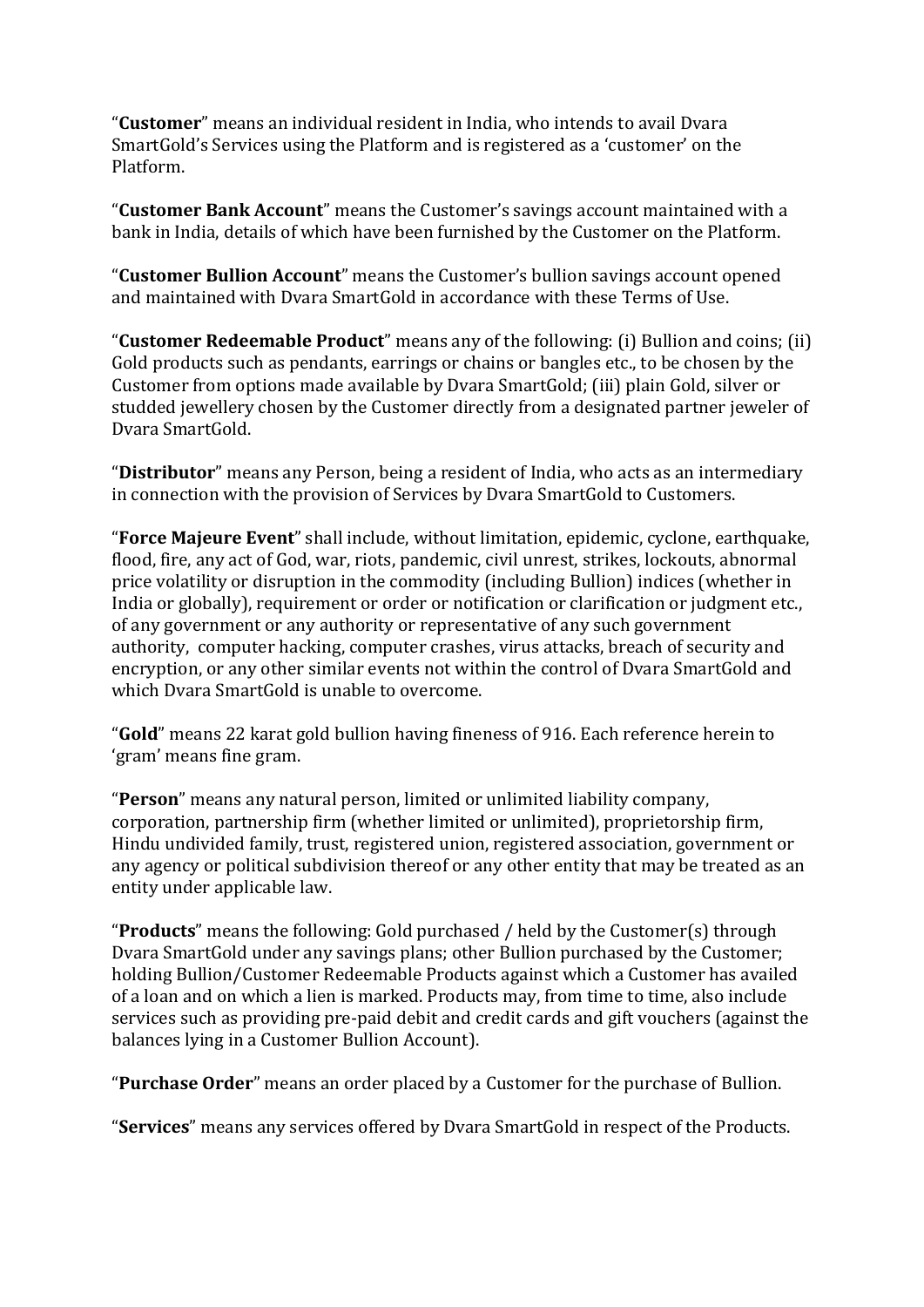"**Transaction**" means every purchase or sale or redemption of Products or delivery of Customer Redeemable Products or transfers by a Customer in favour of another Customer, using the Platform.

"**You**" or "**Your/s**" as may be used in these Terms of Use, refers to a Customer.

### **I. Access to the Platform**

a. Accessing, browsing or otherwise using the Platform by You indicates Your agreement to all the terms and conditions under these Terms of Use. You are advised to read these Terms of Use carefully before proceeding. By impliedly or expressly accepting these Terms of Use, You also accept and agree to be bound by all Dvara SmartGold's policies, including but not limited to its privacy policy, as amended from time to time.

b. Dvara SmartGold reserves the right, at its sole discretion, to change, modify, add or remove these Terms of Use or any part thereof, at any time by updating the Platform and notifying the same to You. It is Your sole responsibility to review the updated Terms of Use based on update notifications received from Dvara SmartGold. Your continued use of the Platform or any Services following the notification of changes shall constitute your explicit acceptance of such revisions. As long as You comply with these Terms of Use, Dvara SmartGold grants You a personal, non-exclusive, non-transferable, limited license to use the Platform.

c. You may not use the Platform or avail of the Services using any part of the Platform if You do not accept or are unable to be bound by the Terms of Use. As a condition of Your access to and use of the Platform or the provision of any Services to You using the Platform, You agree that You will comply with all applicable laws and regulations when using the Platform. If Dvara SmartGold is of the opinion that the Platform is being used by You for any unlawful purpose, Dvara SmartGold shall have the right to take all action available to it, including black-listing or blocking You from using its Services on its Platform or blocking Your access to the Services through other means and intimating the relevant authorities of such unlawful activities.

d. Use of the Platform and/or the Services is available only to Persons who can enter into legally binding contracts under the Indian Contract Act, 1872 and to Persons resident in India. Persons who are "incompetent to contract" within the meaning of the Indian Contract Act, 1872 including minors, un-discharged insolvents and persons of unsound mind are not eligible to use the Platform or the Services. Any Person under 18 years of age is not eligible to directly register on the Platform and shall not transact on or use the Platform in relation to or for any Services. Legal Guardians of Persons below 18 years of age may however register on, transact and use the Platform on behalf of their wards. In respect of such accounts, the following shall apply: (i) The Parent/Legal Guardian hereby undertakes that the use of the Platform and/or our services shall at all times be for the benefit of the minor and Dvara SmartGold shall honour any transactions / instructions on the assumption that the same are being carried out / provided by the Parent/Legal Guardian for the benefit of the minor without independent verification thereof; (ii) the Parent/Legal Guardian shall indemnify Dvara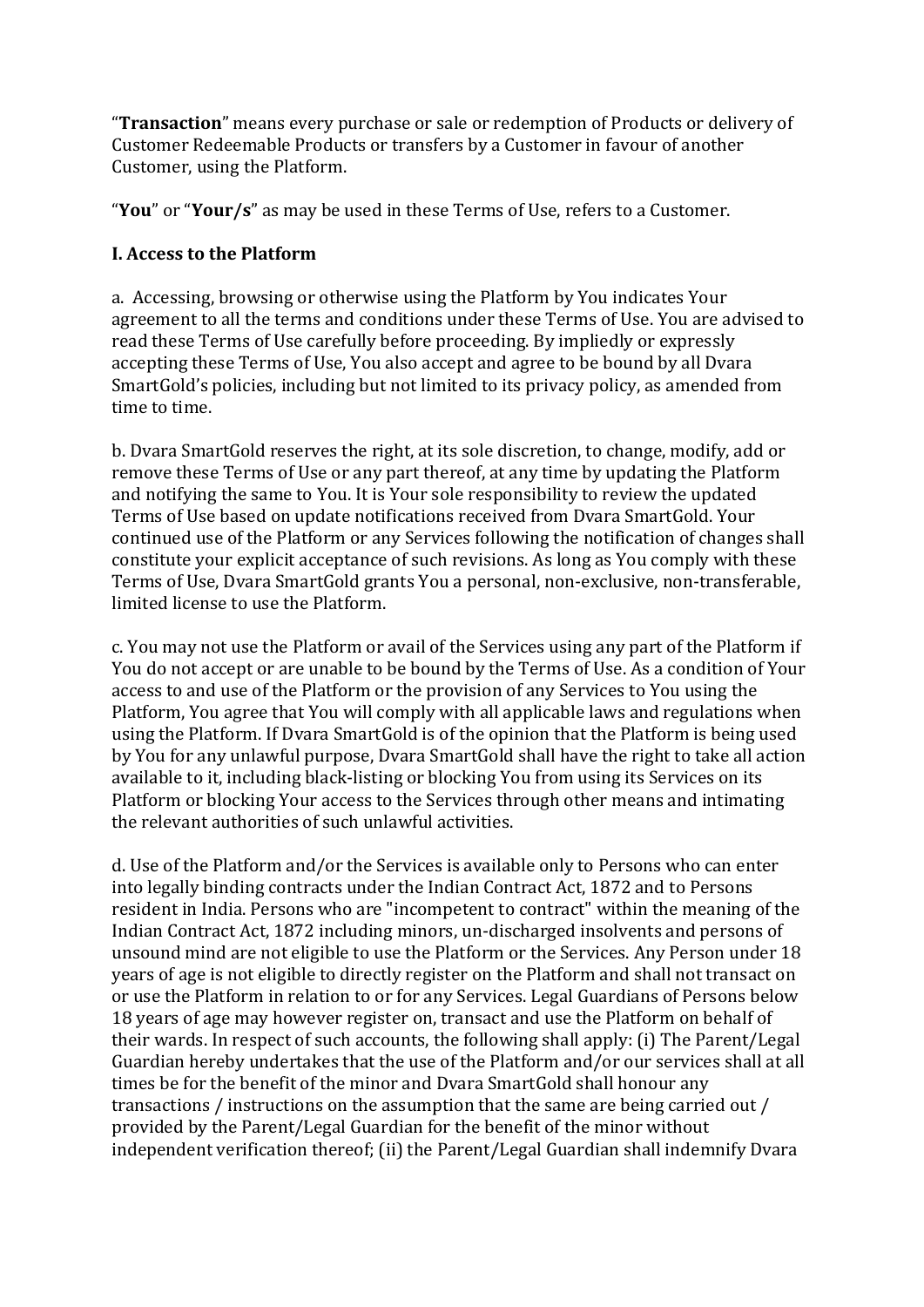SmartGold against any and all claims/losses arising on account of use of the Platform and/or Services for and on behalf of the minor

e. Dvara SmartGold reserves the right to terminate any Person's membership and/or refuse to provide such Person with access to the Platform and/or any Services if it is brought to Dvara SmartGold's notice or if it is discovered that such Person is not eligible to use the Platform and/or any Service.

### **II. Registration and Customer Bullion Account**

a. You shall have the option to either avail Services directly on the Platform or specifically authorize a Distributor do so on Your behalf.

b. Prior to availing any Services, You are required to open a Customer Bullion Account. Opening a Customer Bullion Account is subject to, (i) Customer authentication as may be required by Dvara SmartGold and/or the Distributor, and (ii) compliance with the registration process and 'know your customer' or 'KYC' requirements stipulated by Dvara SmartGold from time to time. As part of the registration process, You will be required to input certain details, including Your mobile phone number, an e-mail address, postal address, Customer Bank Account and/or UPI details and any other information as prescribed by Dvara SmartGold on the account opening form required to be filled out and submitted by You.

c. You shall: (i) register and set up a Customer Bullion Account for Your own use only. Should You wish to establish and operate a Customer Bullion Account on behalf of a Person other than Yourself, you shall do so only with prior authorisation from such Person on whose behalf You propose to set up an account; (ii) should You have the option to use a distinctive name for Your Customer Bullion Account, You shall not opt for a name that is or could in any manner be deemed as offensive or vulgar or unlawful in any way; (iii) ensure that all information furnished by You to Dvara SmartGold and/or a Distributor is true, accurate and complete at all times. You will update the Dvara SmartGold and the Distributor in the event there is any change in the details furnished by You.

d. You may also authorise a Distributor to register a Customer Bullion Account for You and transact on Your behalf on the Platform. In such case You may be required to provide Your KYC details to the Distributor. You authorise the Distributor to share all of Your information with Dvara SmartGold as and when requested by Dvara SmartGold without requiring any further authorisation from You.

e. The Distributors shall be authorized for a limited purpose of representing You and acting on Your behalf to take orders for purchase/sale of Bullion/Customer Redeemable Products or delivery/fulfilment thereof in accordance with these Terms of Use.

f. You hereby agree and understand that these Terms of Use shall be applicable to You even if Your Customer Bullion Account is established and operated by the Distributor for and on Your behalf.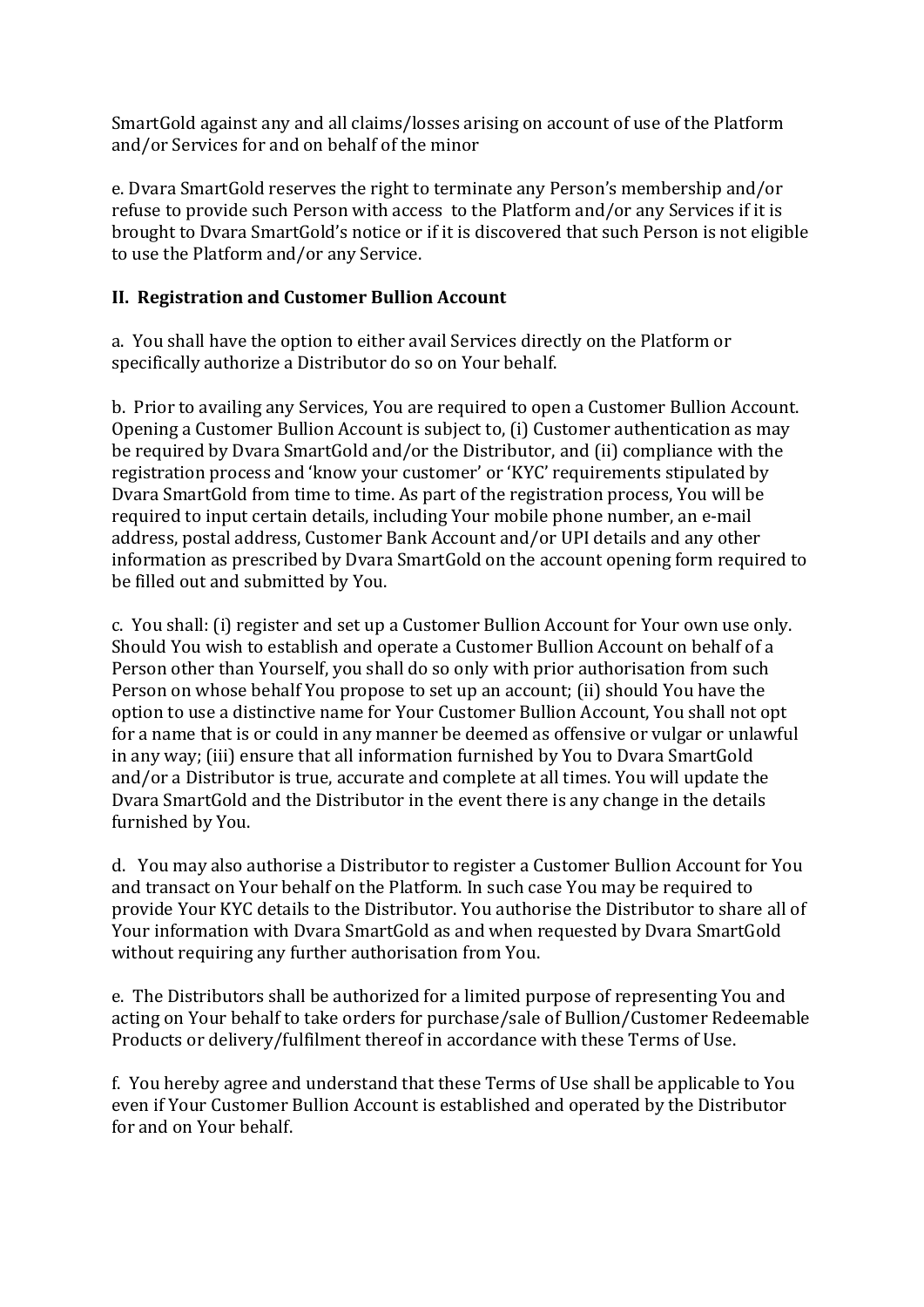g. Your continued use of the Platform, consequent upon the creation of the Customer Bullion Account, is subject to verification by Dvara SmartGold and/or the Distributors (as the case may be), of the information and documentation provided by You. You hereby grant Dvara SmartGold and/or the Distributors (as the case may be) permission to conduct such verification, in such form and manner as it may deem fit and at any time, from time to time.

h. If any modification / change is required in a Customer Bullion Account including but not limited to changes on account of merger of 2 (two) Customer Bullion Accounts, changes / discontinuation of an account, the same will be subject to prior notice to Dvara SmartGold on the Platform.

i. The ownership and title in respect of a Customer Bullion Account and the Bullion and Customer Redeemable Products lying to the credit of such Customer Bullion Account shall vest solely in the relevant Customer, subject however to any Customer Redeemable Products against which a Customer has availed of a loan and on which any liens are marked on/ attaching to the Customer Bullion Account and the contents lying therein or to the credit thereof, in favour of the Customer's lenders or by operation of law.

### **III. Transaction Process – Purchase of Bullion**

a. You may purchase Bullion either directly on the Platform or through a Distributor, with your express authorization, using the Platform on Your behalf and as instructed by you.

b. Upon Your Customer Bullion Account being established and You having complied with the KYC requirements stipulated by Dvara SmartGold, You may place an order (or if the Distributor is acting on your behalf, authorize the Distributor to place an order) on the Platform ("**Purchase Order**"), for purchase of Bullion. Please note that the maximum Bullion that can be purchased in a 24 hour period is 20 (twenty) grams. Please note that a Purchase Order may be accepted by Dvara SmartGold at its sole discretion and will only be accepted if Dvara SmartGold is of the opinion that You are in full compliance with the KYC requirements. Further, if Dvara SmartGold finds that You are ineligible (in any manner) to purchase Bullion, Your Purchase Order will not be accepted.

c. Transactions in excess of INR 2,00,000 (Indian Rupees Two Hundred Thousand) (*or such limits as maybe modified from time to time in accordance with applicable laws)* will not be processed unless the Customer has provided its PAN (Permanent Account Number) or completed PAN Form 61, as applicable and will lead to a Tax deducted at Source as per IT rules.

d. You can purchase Bullion on any Business Day at the market-linked prices of the relevant Bullion shown on the Platform. Market-linked prices means that these quotes are linked to the prices of Bullion in the commercial Bullion market in India. Dvara SmartGold will first determine the Bullion purchase rate on a timely basis and shall notify this on the Platform from time to time during the course of a day.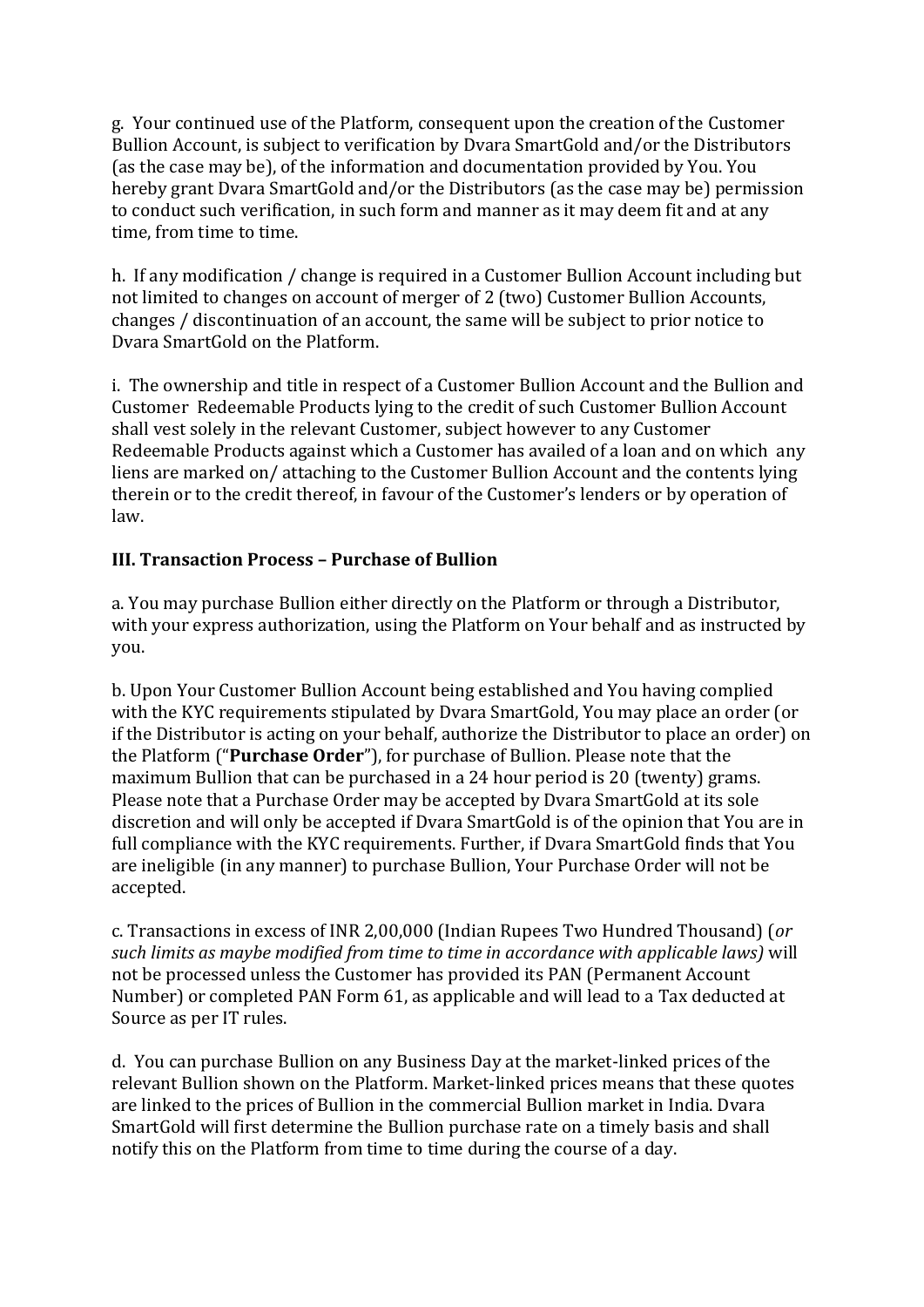e. The display of such market-linked prices of Bullion shall constitute offers and would be an invitation to purchase Bullion at the said displayed market prices to all Customers. Notwithstanding the foregoing, You understand that these prices may vary multiple times within a day, and accordingly Your payment obligations for any order placed on the Platform will depend on the market-linked prices then prevailing.

f. Simultaneous with the placing of the Purchase Order, You will be required to make payments, either by providing cash to the Distributor or through a payment gateway (or in such other manner as may be prescribed by Dvara SmartGold or the Distributor in this regard). The rates provided at a given time shall apply to Transactions effected at that time, provided funds are received by Dvara SmartGold within the prescribed cut-off times.

g. A Purchase Order once placed cannot be cancelled. However, the Purchase Order shall stand cancelled automatically if payment is not received by Dvara SmartGold for any reason whatsoever. In case of rejection of a Purchase Order, where payments have been received by Dvara SmartGold, such payments shall be refunded to Your Customer Bank Account or in such other manner (depending on how the payment was made by You).

h. Upon Your Purchase Order being accepted and receipt of payments, Dvara SmartGold shall provide a Transaction confirmation on the Platform. Once a Transaction confirmation is provided, a receipt will also be available for You to view and download as per Your requirements. The Bullion balance in your Customer Bullion Account shall be updated accordingly.

### **IV. Transaction Process- Redemption**

a. You may choose to, (i) sell partially or fully Bullion for cash into your bank/UPI account, or (ii) redeem Bullion for any Customer Redeemable Products. You may also opt to transfer the Bullion balances in Your Customer Bullion Account to the Customer Bullion Account of another Customer. It is hereby clarified that Your purchase of the Customer Redeemable Products corresponding to a redemption request shall be deemed to be completed and title in relation thereto shall be deemed to have been passed to You, upon a final invoice being issued by Dvara SmartGold in accordance with these Terms, subject to applicable laws.

#### b. Redemption of Bullion for cash:

i. You can sell Bullion on any Business Day at the market-linked prices of the relevant Bullion shown on the Platform. Dvara SmartGold will first determine the Bullion sale rate on a timely basis and shall notify this on the Platform from time to time during the course of a day.

ii. You will be required to place a sale order on the Platform or instruct the Distributor to place a sale order on the Platform, as the case may be. At the time of placing a redemption request, You must confirm details of your Customer Bank Account.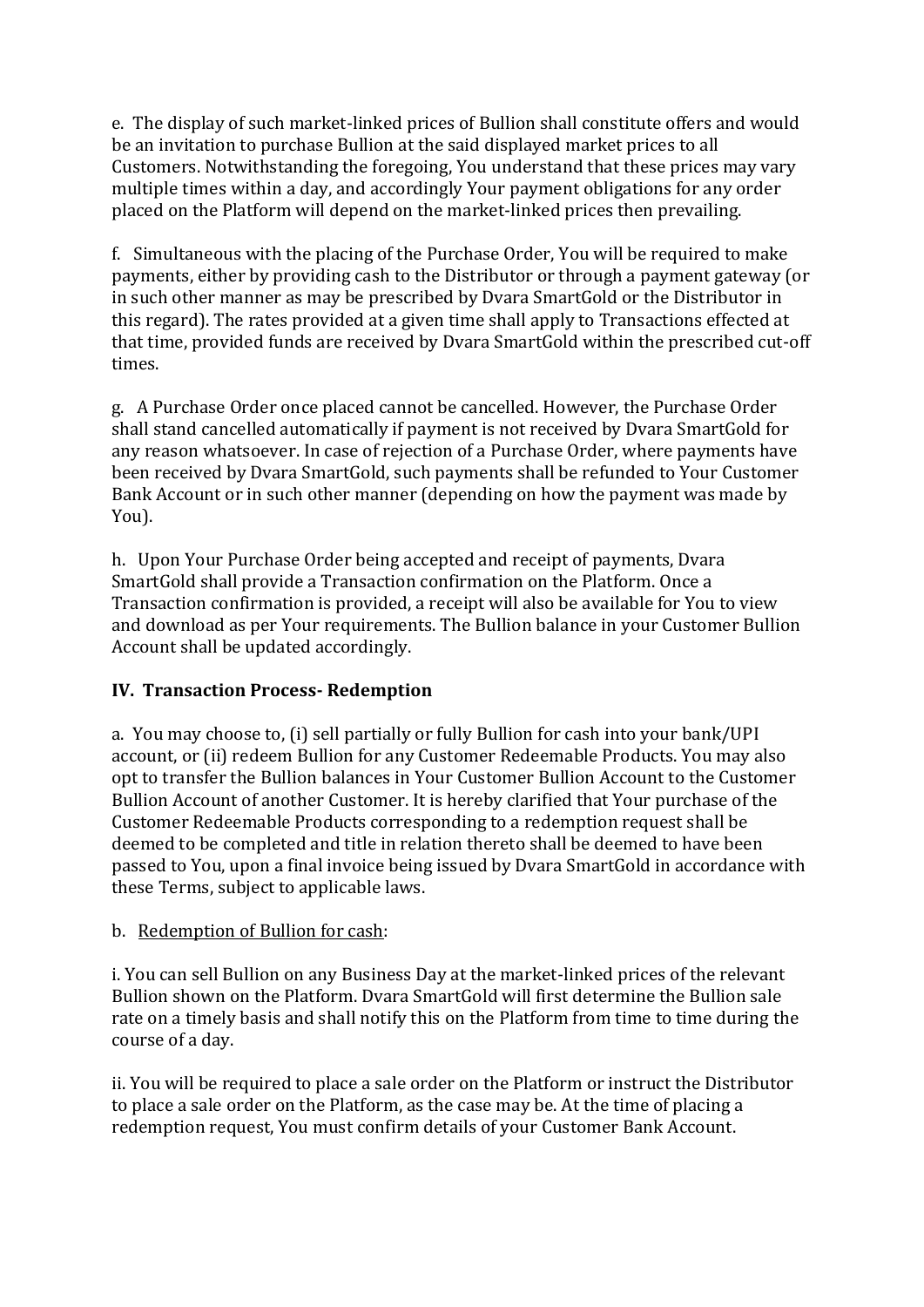iii. Upon Your sale order being placed, Dvara SmartGold shall process the sale of Bullion from the Bullion balance in Your Customer Bullion Account. Sale proceeds shall be either credited directly to Your Customer Bank Account or through the Distributor as per its policy, as the case may be, within the time period notified to You on the Platform.

#### c. Redemption of Bullion for coins or simple chains:

i. You may redeem Your Bullion balance by converting the Bullion into coins, pendants or simple chains. You will be required to place a redemption order on the Platform or instruct the Distributor to place a redemption order on the Platform, as the case may be.

ii. If you have opted to redeem the Bullion for a simple chain, You may choose the design from a catalogue of designs for Customer Redeemable Products, which will be provided to You and indicate the chosen design in Your redemption order.

iii. You will be required to pay making charges for the Customer Redeemable Product chosen by You. Applicable charges, delivery timelines and other such information will be available on the Platform.

iv. Charges may be adjusted from available Bullion balance in Your Customer Bullion Account or through additional payment by You if required.

v. Once Your chosen Customer Redeemable Product is ready, it may be delivered to You at Your confirmed shipping address or You may opt to collect the product from the Distributor. The delivery mode shall be indicated on the Platform and You will be able to track delivery of the product.

### d. Redemption of Bullion for jewellery:

i. You may redeem Your Bullion balance by converting the Bullion into jewellery of Your choice from any jeweller approved by Dvara SmartGold and provided on its Platform. You will be required to place a redemption order on the Platform or instruct the Distributor to place a redemption order on the Platform, as the case may be.

ii. The Platform will have a list of approved BIS registered Hallmark jewellers located within a radius of 100 km (2-3 hours of travel) from Your location. You may choose from the list of jewellers provided.

iii. Once You have chosen a jeweller, Your choice will be posted on the Platform, against which You shall receive a one-time password or OTP on your registered mobile phone number. Please note that the OTP will have limited validity.

iv. You will then have to visit the jeweller of your choice, carrying with You the OTP reference number and Your identity proof (as registered with Dvara SmartGold) for verification purposes.

v. Once the jeweller has verified You as the bonafide Customer, the jeweller shall issue confirmation to Dvara SmartGold and accordingly Dvara SmartGold shall release Your chosen Bullion to the jeweller.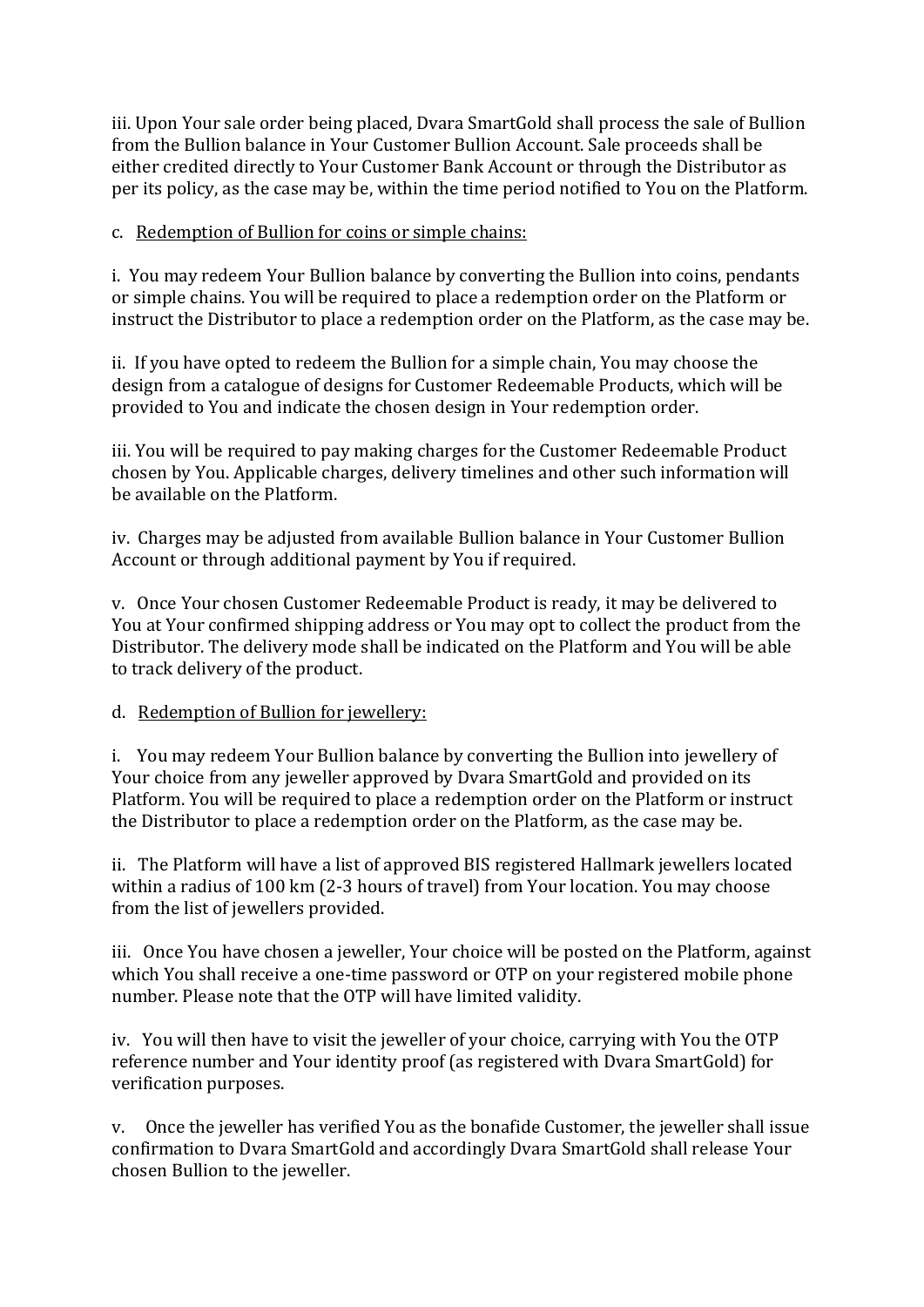vi. You may choose your jewellery from designs available with the jeweller and You will be required to pay the applicable making charges and/or any balance gold or stone charges directly to the jeweller.

vii. You will receive a credit for the Bullion against your purchase with the jeweler.

viii. The jeweller will deliver the jewellery directly to You and will also provide you an invoice for the jewellery.

ix. You will be required to confirm receipt of the jewellery on the Platform or to the Distributor, as the case may be.

e. Each physical redemption by You, whether for cash or for Customer Redeemable Products or by transfer to the Customer Bullion Account of another Customer, shall automatically result in a corresponding physical reduction in total Bullion lying to the credit of Your Customer Bullion Account. The reduction shall also include Customer charges (including making charges for Customer Redeemable Products, unless such charges are paid separately by You). Once a redemption is made as per Your instructions, Your Customer Bullion Account will be updated accordingly for Bullion balance. In the event You have chosen to redeem Bullion for jewellery, fractional amounts for Bullion holdings of less than 1 (One) gram may be sold and cash in pursuance thereto will be remitted to Customer Bank Aaccount. You may also choose to retain the fractional amounts of Bullion, as Bullion in the Customer Bullion Account and not redeem the same.

f. Each Customer Redeemable Product shall be packaged in an individually serial numbered package, Hallmarked by a lab licensed and monitored by Bureau of Indian Standards (BIS), Govt of India. All the required information and relevant documents will be provided with the Customer Redeemable Product to enable You to optimally use the said products.

g. You should carefully examine the package delivered and should not accept deliveries where the packaging has been tampered with. You should take a video recording at the time of opening the package. By sharing the delivery OTP received on Your registered mobile number, with the courier/delivery person You are confirming receipt of delivery of the package. Any claims of missing contents will only be accepted after You send a video recording of the opening of the parcel in front of the courier/delivery person, along with the ID of the courier/delivery person. If You do not accept delivery of a package, please inform Dvara SmartGold via the Platform. Please note that You are bound to accept delivery of the package if the package has not been tampered with. Further, it shall be Your responsibility to ensure that You are available to receive the Customer Redeemable Product package at the time of delivery. If You are not available at the time of delivery, the delivery agent may attempt delivery of the package once again before returning the same to Dvara SmartGold. You may make a request to Dvara SmartGold for re-delivery of the package and if possible the package will be delivered to You again provided that You shall have to bear applicable additional costs for re-delivery of the package.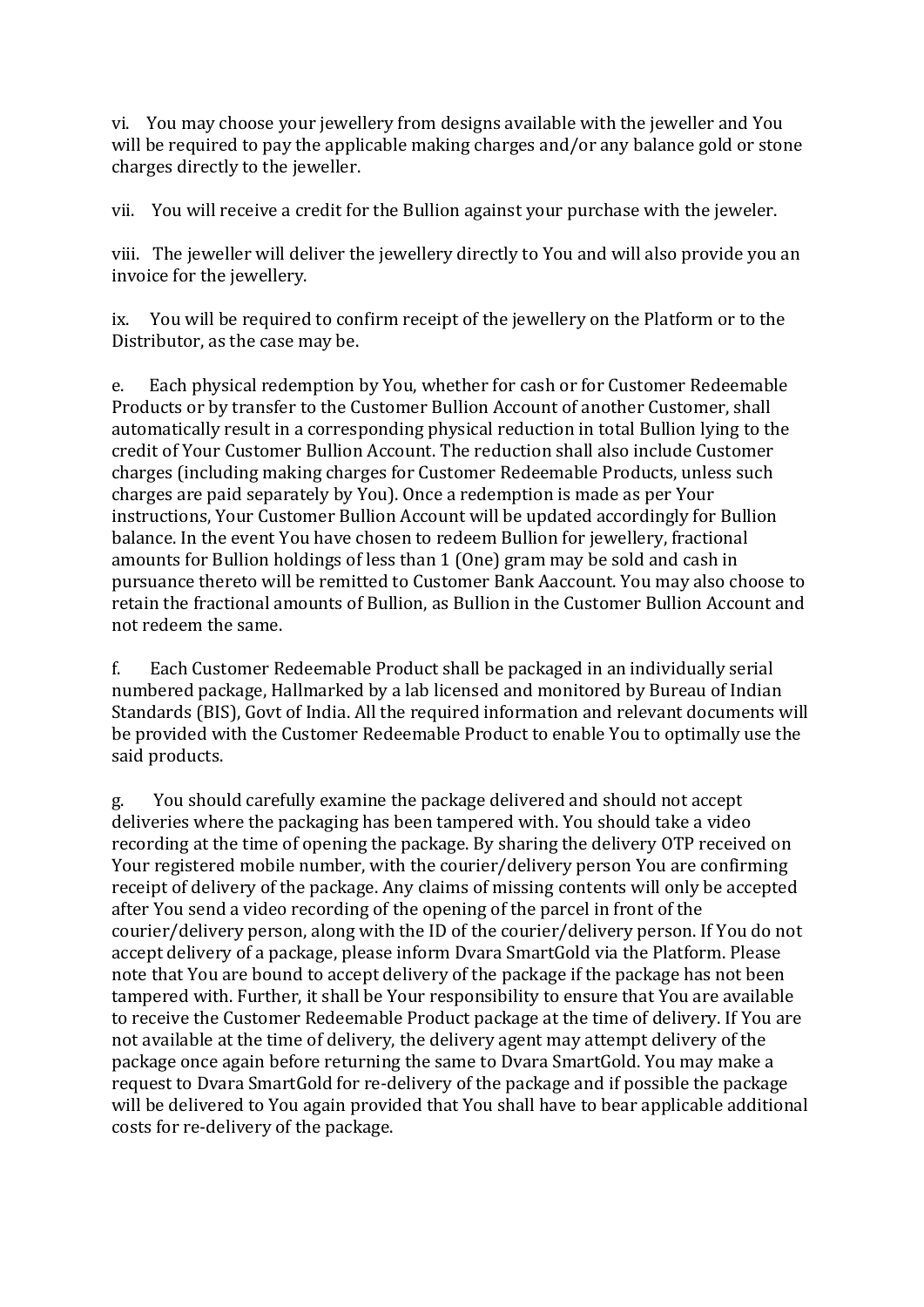h. Dvara SmartGold is not liable for packages and products that may be tampered with or have defects. Once a package is returned to Dvara SmartGold for whatever reason, You shall receive corresponding credit of Bullion grammage in Your Customer Bullion Account. However, in the event of frivolous and unjustified return of package by You, Dvara SmartGold reserves the right to take all action available to it, including black-listing or blocking You from using the Platform.

i. Dvara SmartGold shall not be liable to You for any product defects or refund/replacement of the products nor for any grammage credits to Your Customer Bullion Account (except at stated above).

j. You shall be solely responsible for ensuring that the correct address is furnished by You on the Platform for processing a redemption request. You shall not be entitled to change the shipping address after a redemption request is processed by Dvara SmartGold. Notwithstanding the foregoing, You shall have the option to change the shipping address, before the Customer Redeemable Product is actually shipped. In the event You wish to change the shipping address, You have to request such change through the Platform in a form and manner indicated by Dvara SmartGold and You will also have to provide supporting documentation/information for proof of the new address. The address change shall be updated once the address proof submitted by You is acceptable to Dvara SmartGold. Please note that if the courier charges for the changed address is higher than the amount already paid, then You shall pay the additional courier charges only after which the change of address for delivery will be confirmed.

k. In case of Dvara SmartGold's inability to make deliveries of a Customer Redeemable Product due to a Force Majeure Event, Dvara SmartGold shall intimate You and the Distributor (as applicable) of the same and may require that the deliveries be effectuated through specific alternate modes or suspended temporarily until it is reasonably possible to resume deliveries. In such a case, You hereby agree to bear any additional costs and fees necessary for the delivery to be completed. Kindly note that in case of inability to make deliveries in case of a Force Majeure Event, the grammage would be credited to Your Customer Bullion Account, whereas the delivery charges would have to be foregone.

l. Dvara SmartGold will not be able to deliver a fractional quantity of Bullion below such threshold as Dvara SmartGold shall notify for this purpose even if a redemption request is made for such fractional quantity ("**Threshold Quantity**"). You are advised to check the Platform periodically to determine the Threshold Quantity as the same may be revised from time to time. If any Bullion below the Threshold Quantity is to be delivered to You, then please note that such Bullion shall instead be sold by Dvara SmartGold based on the sale prices displayed on the Platform and You will instead receive the applicable sale proceeds in Your Customer Bank Account. If there is any error in the account number provided by You, Dvara SmartGold would not be held responsible for any failure by You to realise such proceeds.

m. Redemptions will at all times be subject to any liens on Your Customer Bullion Account.

### **V. Loan against Customer Bullion Account**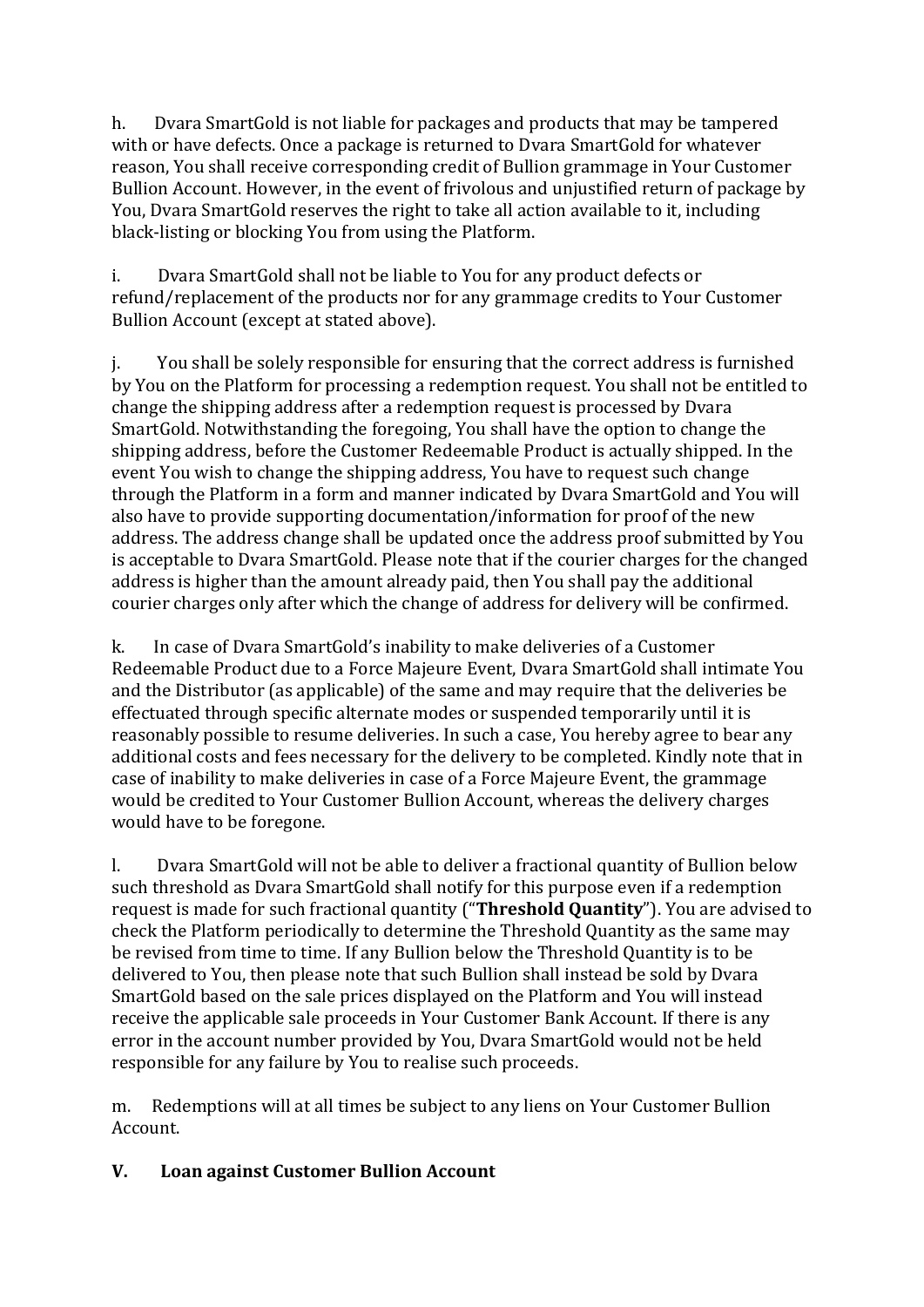a. You may avail of a loan against Gold jewellery held by you.

b. You may apply for a loan to a partner lender ("**Lender**") of Dvara SmartGold. In certain cases, the Distributor may also be the Lender. As a part of the loan approval process, the Lender may undertake due diligence and complete the Know Your Customer verification based on which an in-principle approval for the loan may be granted by the Lender.

c. Once the Lender grants such approval, You may request for conversion of Bullion balance in Your Customer Bullion Account to Gold jewelry as per the process stated in Section IV above.

d. The Customer shall provide unequivocal consent (i) for creation of lien on the Customer Bullion Account and any Customer Redeemable Products lying therein to the extent as set forth in the loan documentation; and (ii) authorizing Dvara SmartGold to accept and act on instructions from the Lender in relation to the sale/disposition of the Customer Redeemable Products in the Customer Bullion Account and absolving Dvara SmartGold of all liabilities (if any may arise due to the Customer or otherwise) on account of having acted on such instructions.

e. Upon receipt of the unequivocal consent from the Customer Dvara SmartGold shall mark a lien in favour of the Lender on Your Customer Bullion Account and Gold jewelry.

f. Dvara Smart Gold shall have custody of the Gold jewellery and shall deposit the jewellery in a vault for safekeeping. Your Customer Bullion Account shall be updated accordingly for the balance of Gold jewellery in Dvara SmartGold's custody.

g. You hereby acknowledge and agree that you will not create any encumbrances whatsoever in favour of any Person on Your Customer Bullion Account and Customer Redeemable Products, without prior intimation to Dvara SmartGold.

h. Dvara SmartGold is entitled not to accept any instructions from the Lender in relation to your Customer Bullion Account unless Dvara SmartGold has received the aforesaid unequivocal consent regarding the particulars of the encumbrance on Your Customer Bullion Account and also explicit authorisation from You to accept instructions from the Lender to operate your Customer Bullion Account and mark a 'lien' on the said Customer Bullion Account in favour of the Lender.

i. Dvara SmartGold will also act on instructions of the Lender in relation to Your Customer Bullion Account if such instructions are pursuant to an order/direction from a court/tribunal. Dvara SmartGold shall not be liable in any manner whatsoever for any losses claimed by You in relation to Your Customer Bullion Account in circumstances where such actions have been undertaken pursuant to your unequivocal consent.

# **VI. Customer Responsibilities**

a. You hereby acknowledge that You will be fully responsible for all activities that occur through the Customer Bullion Account.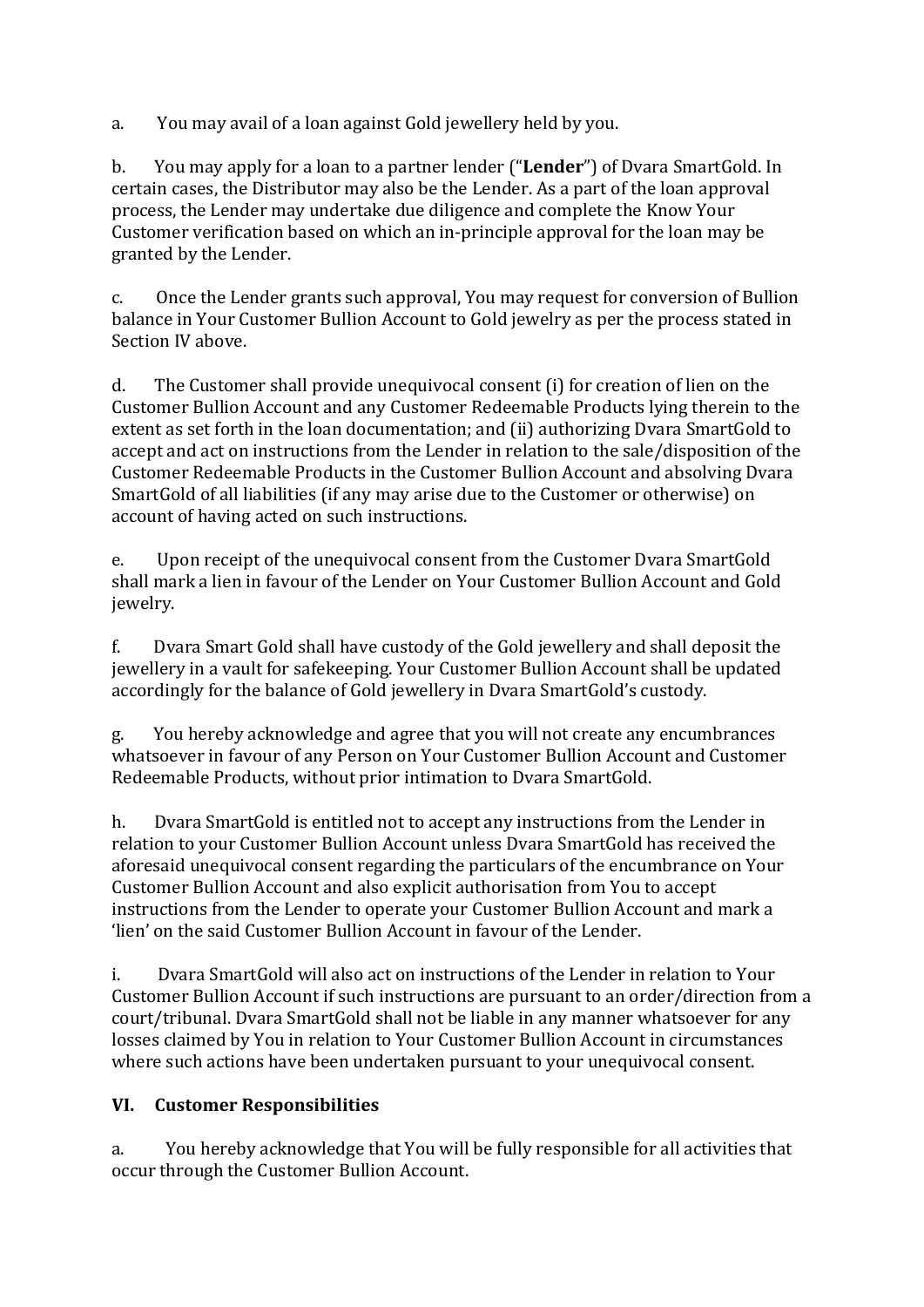b. You will be responsible for maintaining the confidentiality of all information in relation to the Customer Bullion Account and shall be fully responsible for all activities that occur under the Customer Bullion Account. You shall be responsible for safekeeping of your payment information (*bank account details, OTP numbers, wallet details, pin numbers etc)* and you shall ensure that the same is not shared with any third party/person.

c. If You are of the belief that activities in Your Customer Bullion Account and/ or transactions undertaken using your payment information are unauthorized You shall promptly notify Dvara SmartGold of any such unauthorised use or any other breach of security that comes to Your attention, alongwith supporting proof of the same. Dvara SmartGold shall endeavor to reverse the Transaction, subject to being notified within 24 hours from the occurrence of the fraudulent transaction. However, in the event of cash redemption or in the event the Bullion has been redeemed for jewellery and the same has been delivered, You acknowledge that Dvara SmartGold cannot reverse such a transaction and would only assist in providing information concerning the fraudulent transaction.

d. It is also advisable to change Your existing login credentials upon encountering such a situation. To ensure security of Your personal information and account details, it is imperative that You log out (as indicated on the Platform), at the end of each session. It is Your responsibility to ensure that such security measures are also followed by the Distributor if the Distributor is operating the account on Your behalf.

e. Notwithstanding anything contained in these Terms, Dvara SmartGold will not be liable for any loss or damage arising from Your failure to comply with the aforesaid confidentiality safeguards in relation to Your Customer Bullion Account and/or financial/payment information. You may be held liable for losses incurred by Dvara SmartGold or any user or visitor of the Platform due to use of the Customer Bullion Account (whether or not such use is authorised by You) and/or financial/payment information, as a result of Your failure in keeping such information confidential or Your negligence.

f. You shall ensure that all information provided by You in the Platform's registration form is complete, accurate and up-to-date. You expressly covenant that You have complete rights and ownership of the Bank Account/Debit Card/any other payment instruments used by You in undertaking a Transaction. Use of any other Person's account information or use of an unauthorized payment instrument for availing of any of the Services and/or for use of the Platform is expressly prohibited and shall be deemed unlawful and Dvara SmartGold reserved the right to report such unlawful activities to relevant authorities.

g. You agree that if You provide any information that is untrue, inaccurate, not current or incomplete, (or becomes untrue, inaccurate, not current or incomplete) or if Dvara SmartGold has reasonable grounds to suspect that such information is untrue, inaccurate, not current, incomplete, or not in accordance with these Terms of Use, Dvara SmartGold shall have the right to indefinitely suspend or terminate or block access to the Customer Bullion Account on the Platform and refuse to provide You with access to the Platform.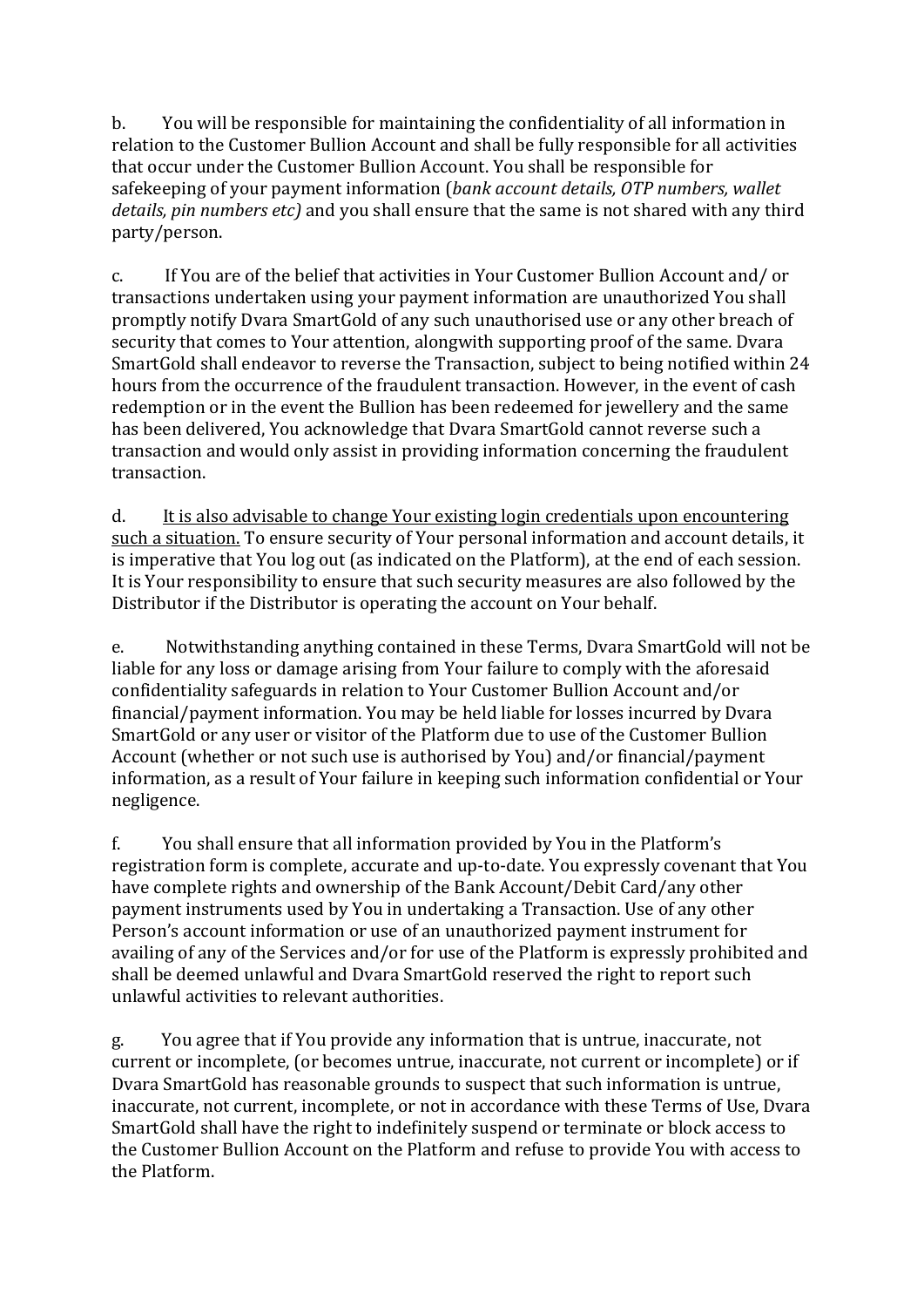### **VII. Unlawful and other Prohibited Actions**

a. You agree, undertake and covenant that, during the use of the Platform or any other part of the Platform, You shall not host, display, upload, transmit or share any information that:

i. belongs to another Person or to which You do not have any right;

ii. is harmful, harassing, defamatory, obscene, pornographic, libelous, invasive of another person's privacy, hateful, racially or ethnically objectionable, or otherwise unlawful in any manner whatsoever;

iii. is misleading in any way;

iv. involves the transmission of "junk mail", "chain letters", or unsolicited mass mailing or "spamming";

v. infringes upon or violates any third party's rights including, but not limited to, intellectual property rights, rights of privacy (including without limitation unauthorized disclosure of a Person's name, e-mail address, physical address or phone number) or rights of publicity;

vi. tries to gain unauthorized access or exceeds the scope of authorized access to the Platform or any part of the Platform or to profiles, blogs, communities, account information, bulletins, or other areas of the Platform or solicits passwords or personally identifying information for commercial or unlawful purposes from other users of the Platform;

vii. interferes with another user's use of the Platform in any manner;

viii. refers to any website or URL that, in Dvara SmartGold's sole discretion, contains material that is inappropriate for the Platform or any other website, contains content that would be prohibited or violates the letter or spirit of these Terms of Use;

ix. deceives or misleads the addressee/ users about the origin of such messages or communicates any information which is grossly offensive or menacing in nature;

x. contains software viruses or any other computer codes, files or programs designed to interrupt, destroy or limit the functionality of any computer resource; or contains any trojan horses, worms or other computer programming routines that may damage, detrimentally interfere with, diminish value of, covertly intercept or steal any system, data or personal information; or

xi. violates any law for the time being in force.

b. **Fraudulent Transactions**: In the event Dvara SmartGold has reasonable grounds to suspect You have undertaken a fraudulent transaction or attempting to undertake a fraudulent or unauthorized transaction, Dvara SmartGold in addition to retaining the right to report fraudulent/criminal activities to the relevant authorities, shall have the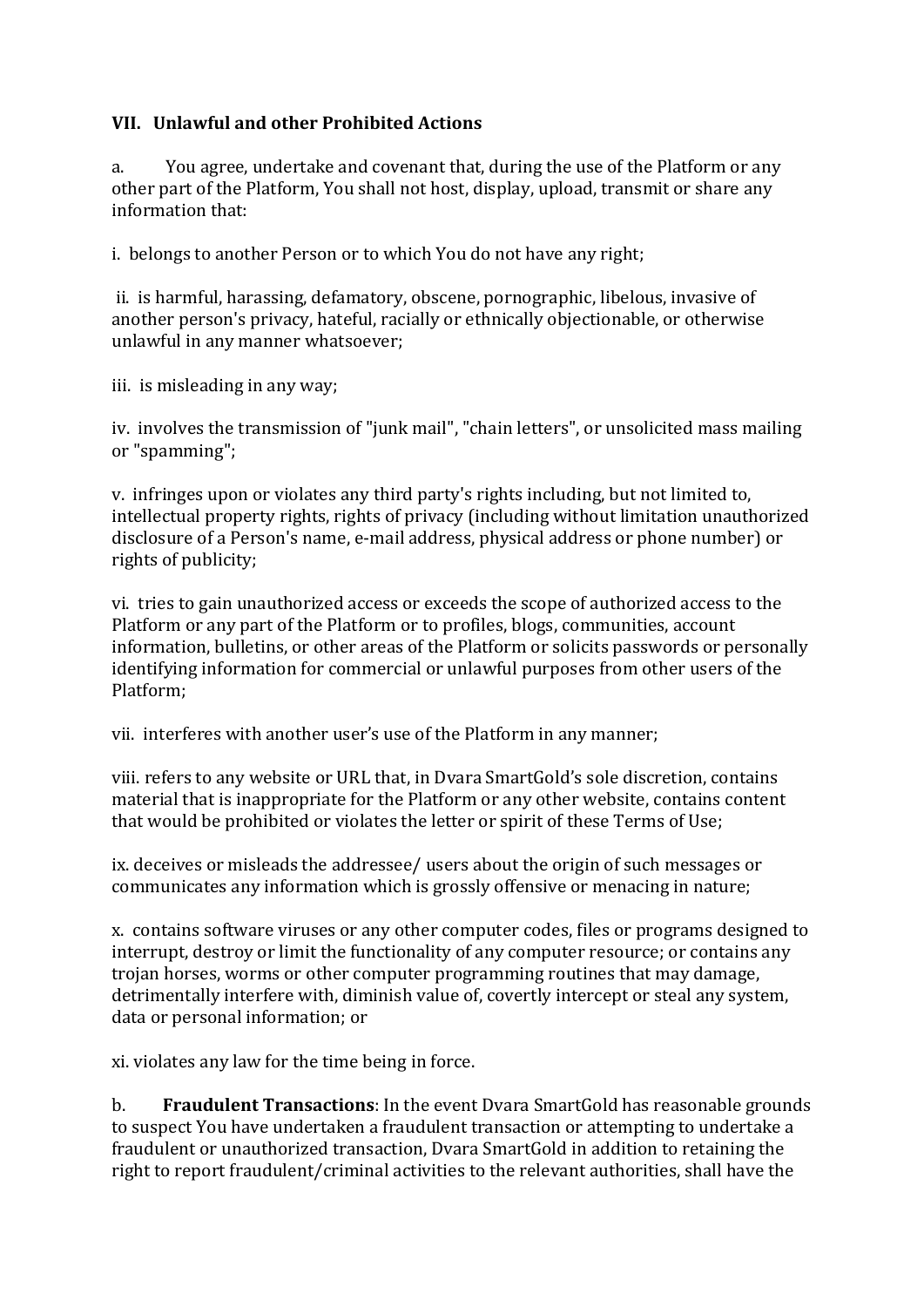right to indefinitely suspend or terminate or block access to the Customer Bullion Account on the Platform and refuse to provide You with access to the Platform. Such fraudulent transactions include, but are not limited to knowingly or un-knowingly withdrawing the Bullion equivalent value/redeeming for cash the Bullion which may have been erroneously credited to Your Customer Bullion Account, using unauthorized payment instruments for undertaking a Transaction, using the Platform to conduct transactions in violation of laws, using the Platform for purposes other than it is intended for etc.

c. You must comply with the provisions contained in these Terms of Use and the privacy policy. Dvara SmartGold reserves the right to review Your conduct at any time for compliance purposes.

d. You acknowledge that the Services are for Your personal use and agree not to publish the bullion prices or descriptions of bullion/bullion products and/or any other information displayed on the Platform (obtained through Your access to the Platform) on any other medium. You shall not modify, copy, distribute, transmit, display, perform, reproduce, publish, license, create derivative works from, transfer, or sell any software, products or other information obtained from the Services and/or the Platform.

### **VIII. Your Data**

a. Subject to these Terms of Use and the Privacy Policy, You hereby grant to Dvara SmartGold a nonexclusive, worldwide, royalty-free right to collect, store and transmit Your data, in each case solely to the extent necessary to provide the Services to You. The manner of use and processing of Your data and the purposes for which it may be used are further detailed in the Privacy Policy and incorporated herein by reference.

b. You represent and warrant that: (i) You have obtained all necessary rights, releases and permissions to provide Your data to Dvara SmartGold and to grant the rights granted to Dvara SmartGold in these Terms of Use and (ii) Your data and its transfer to and use by Dvara SmartGold as authorized by You under these Terms of Use do not violate any laws or rights of any third party, including without limitation any intellectual property rights, rights of privacy, or rights of publicity, and any use, collection and disclosure authorized herein is not inconsistent with the terms of any applicable privacy policies. Other than its security obligations under these Terms of Use and the privacy policy, Dvara SmartGold assumes no responsibility or liability for Your data, and You shall be solely responsible for Your data and the consequences of using, disclosing, storing, or transmitting it.

c. Dvara SmartGold shall not be held liable for any loss of data, technical or otherwise, information, or for particulars supplied by You, due the reasons beyond its control like corruption of data or delay or failure to perform as a result of a Force Majeure Event.

### **IX. Provision of Services by Dvara SmartGold**

a. Dvara SmartGold shall have the sole discretion to determine the locations and pin codes it may want to serve.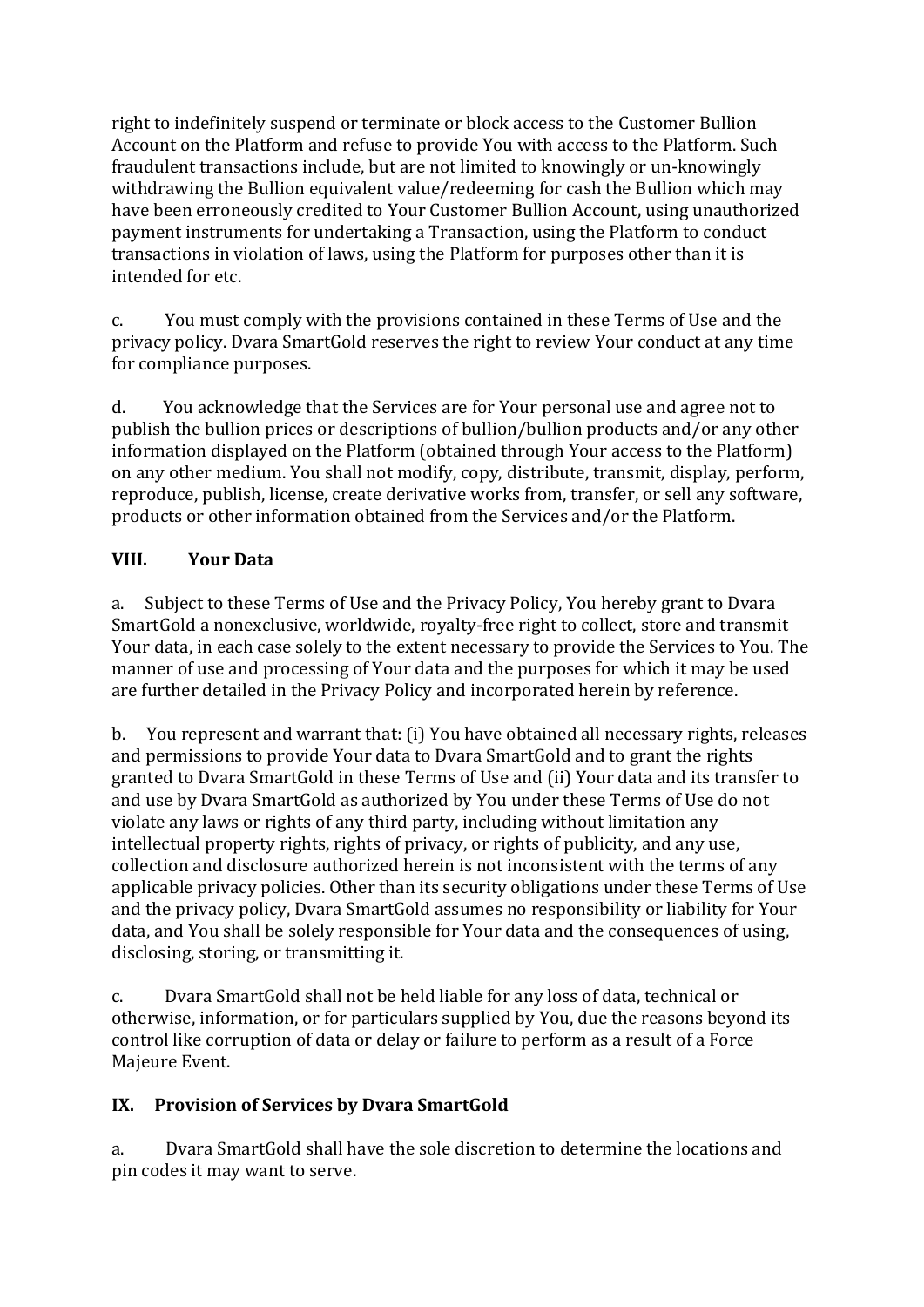b. The provision of Services may be interrupted, including for maintenance, repairs, upgrades, or network or equipment failures. Dvara SmartGold strives to keep the Platform up and running; however, all online services suffer occasional disruptions and outages beyond Dvara SmartGold's control and Dvara SmartGold is not liable for any disruption or loss You may suffer as a result.

c. Dvara SmartGold may discontinue some or all of the Services, including certain features and the support for certain devices and platforms, at any time.

d. The Services by Dvara SmartGold shall commence from the date of creation of the Customer Bullion Account, subject to these Terms of Use.

e. Dvara SmartGold shall be responsible for the accuracy of the weight, measurement, Bullion content or fineness of the Customer Redeemable Products to be delivered and the nature and authenticity of the Gold at the time of delivery to Customer.

f. Dvara SmartGold will be the custodian on behalf of a Customer and be primarily responsible for the Bullion and/or products of Bullion lying in a Customer Bullion Account till sale by the Customer or redemption/transfer as per instructions of the Customer and dispatch by Dvara SmartGold. Dvara SmartGold, shall however, have the right to utilize the services of an independent vaulting agency and/or locker facilities for storage of Bullion and products of Bullion.

g. Dvara SmartGold shall not reinvest, sell, avail any further return/benefits/interests from the Bullion or Customer Redeemable Products, save as instructed by the Customer or as otherwise provided in these Terms of Use.

h. Dvara SmartGold shall bear all risk of loss or damages to the Bullion accumulated by the Customer till, (i) in case of redemption of Bullion for cash, transfer of the cash to the Customer Bank Account; or (ii) in case of redemption of Bullion for Customer Redeemable Products, receipt of the Customer Redeemable Product by the Customer, subject to the terms of delivery stated above. Dvara SmartGold shall not be liable for any losses that may arise to a Customer if the Customer Bank Account details provided to Dvara SmartGold are inaccurate.

i. Dvara SmartGold shall arrange and maintain at all times an all risk insurance coverage, on all Bullion held on behalf of a Customer by Dvara SmartGold, in such amounts as is usually carried by companies in a similar business.

# **X. Appointment of Intermediaries**

a. Dvara SmartGold may from time to time appoint intermediaries who shall assist Dvara SmartGold in providing the Services to You. The term "**Intermediaries**" means a trustee, the Vault Keeper and includes any and all Persons appointed by Dvara SmartGold to facilitate the consummation of Transactions in accordance with these Terms of Use, through the process of placement of a Customer's order or request, to the payment of money as consideration for such purchase and undertaking any other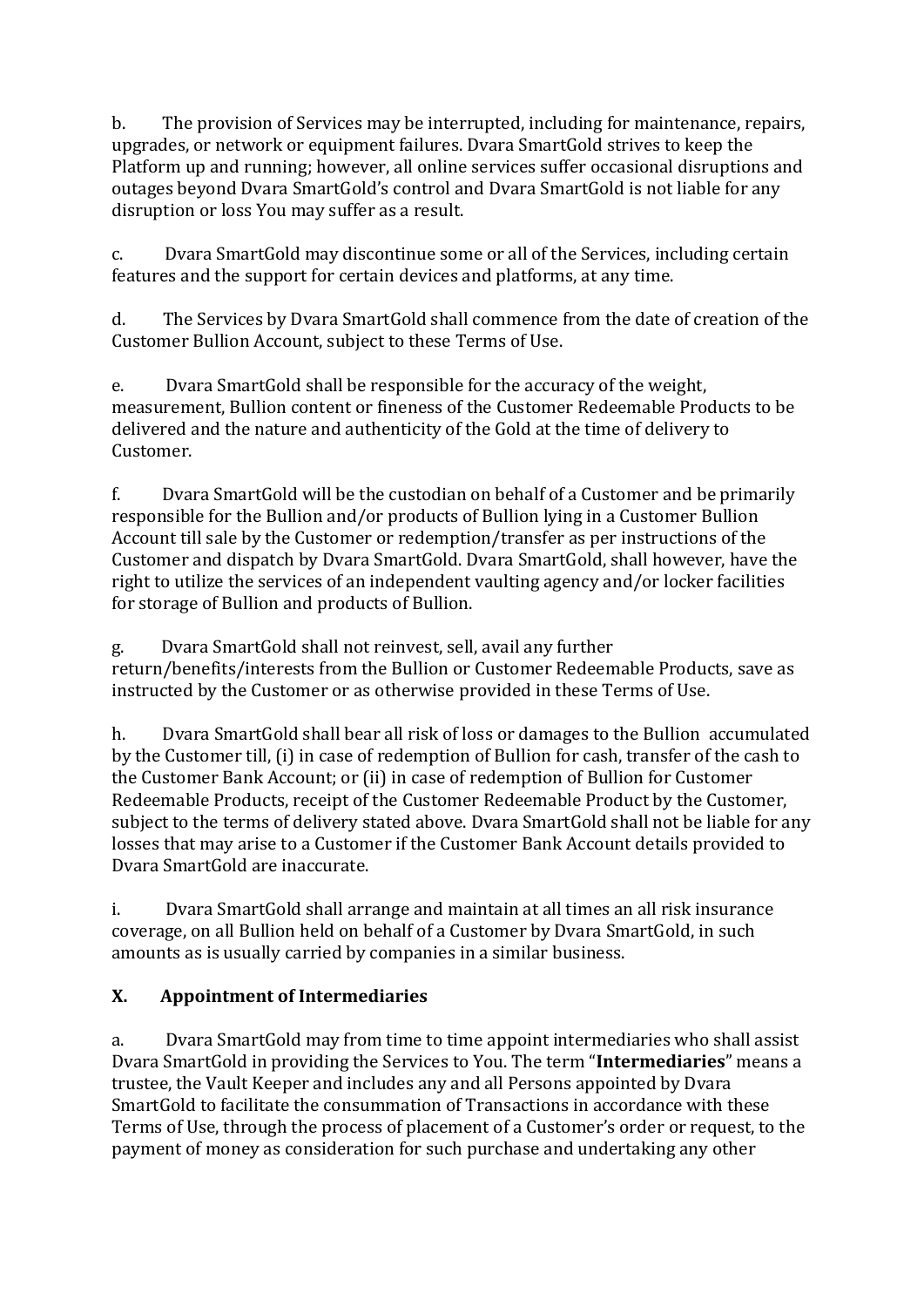transaction on the Platform. You hereby consent to the appointment of such Intermediaries, to act on Your behalf, by Dvara SmartGold.

b. You acknowledge and understand that these Intermediaries have been appointed to ensure that Your orders and requests are duly complied with in accordance with these Terms of Use. You additionally acknowledge that certain payments will have to be made to these Intermediaries for their appointment and services in relation thereto, which shall be borne by Dvara SmartGold on Your behalf unless otherwise indicated in these Terms of Use.

# **XI. The Vault Keeper**

a. Bullion purchased for a Customer corresponding to a purchase order shall be stored on behalf of the Customer in inter-bank tradable lot size/grammage and karattage, in a vault operated by a vaulting agency ("**Vault Keeper**").

b. You hereby authorize the appointment of such Vault Keeper to safe keep the Bullion purchased and/or any Customer Redeemable Products that may need to be placed in safe custody.

c. The Vault Keeper shall obtain necessary insurance policies to adequately insure all assets stored in the vaults for a Customer. The Vault Keeper shall bear the cost of obtaining and maintaining such insurance cover.

# **XII. Other Platform Terms**

a. If at any time You are of the opinion that the updates made to your Customer Bullion Account from time to time do not tally with purchase orders or redemption requests placed by You, You may email us at Customer@Dvarasmartgold.com (please mention your Mobile Number) OR You may write to us at address mentioned on www.dvarasmartgold.com/contact-us. Dvara SmartGold shall accordingly take all necessary actions to rectify any actual discrepancies.

b. Your Customer Bullion Account is generally non-transferrable, except as provided in these Terms of Use and only with the specific prior permission of Dvara SmartGold in writing. If specifically allowed by Dvara SmartGold the title to Bullion lying in the vault and the Customer Bullion Account shall transfer to Your legal heirs only after the required due diligence has been conducted. Please refer to the FAQs for the list of documents required for this purpose. Subsequent to this, Your legal heir(s) shall be regarded as the Customer for the purpose of the Bullion and Customer Bullion Account and these Terms of Use.

c. Dvara SmartGold shall facilitate the consummation of the purchase orders/ redemption requests, using the Platform and the Services or through a Distributor using the Platform. However, all such purchase and fulfilment transactions are final and nonreversible, unless otherwise indicated in these Terms of Use.

d. The Platform displays the Products that are available in connection with the Services. Some Products may appear slightly larger or smaller than actual size due to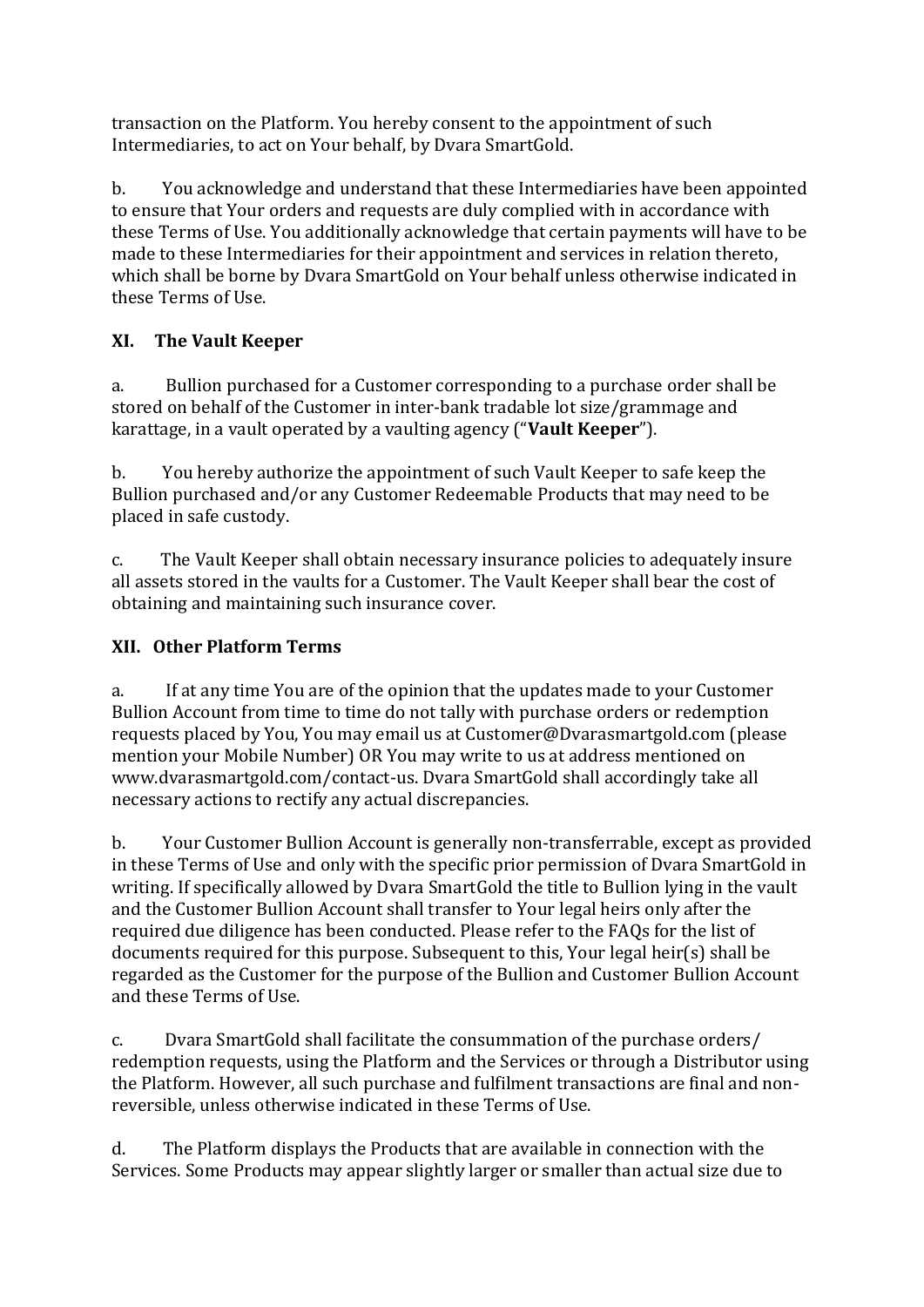screen defaults and photography techniques. Dvara SmartGold shall not be liable for any impressions or misunderstandings resulting from an examination of such images.

e. Due to reasons not directly attributable to Dvara SmartGold, data may be inaccurately displayed on the Platform due to system errors or where any part of the Platform is operated by any Distributor, either due to system error of the Platform and/or due to such Distributor making or committing any error in accurately displaying any data provided by Dvara SmartGold. Dvara SmartGold reserves the right to correct any and all errors when they do occur, at its sole direction, and Dvara SmartGold shall be entitled to not honour any requests/orders placed by You based on any inaccurate or erroneous prices.

f. The prices quoted on the Platform are fixed and not negotiable. The prices on the Platform are also subject to change without notice to You.

g. If there is any interruption in the services to a Customer or unauthorized transmission of a Customer data, KYC information or any other confidential information in relation to a Customer Bullion Account, in each case, on account of a failure by Dvara SmartGold to maintain adequate security of its systems and servers, then any actual loss shall be borne by Dvara SmartGold alone without any liability on a Distributor or Customers. However, Dvara SmartGold shall not be liable to any Person for any interruption of services (including the inability to complete a Transaction) or breach of data security for any reason whatsoever, that is not directly attributable to any act or omission by Dvara SmartGold.

# **XIII. Fees and Charges**

a. You hereby agree that You shall be liable for all fees and charges associated with the use of the Platform and Services. Further details of the fees payable (including, but not limited to the terms pertaining to such fees and the quantum thereof), has been set out in various offerings on the Platform however for simplicity they are also referred to in the table below. Please note that the fees and charges may be revised from time to time and it would be Your responsibility to view the Platform to check the then current fees and charges payable.

b. Fees and charges, once paid, are non-refundable.

c. All payments made for the use of the Platform and/or purchase of Customer Redeemable Products by You shall be compulsorily in Indian Rupees.

d. While availing any of the payment method/s available on the Platform for availing the Services, Dvara SmartGold shall not be responsible for or assume any liability, whatsoever in respect of any loss or damage arising directly or indirectly to You due to:

i. lack of authorization for any Transaction(s), or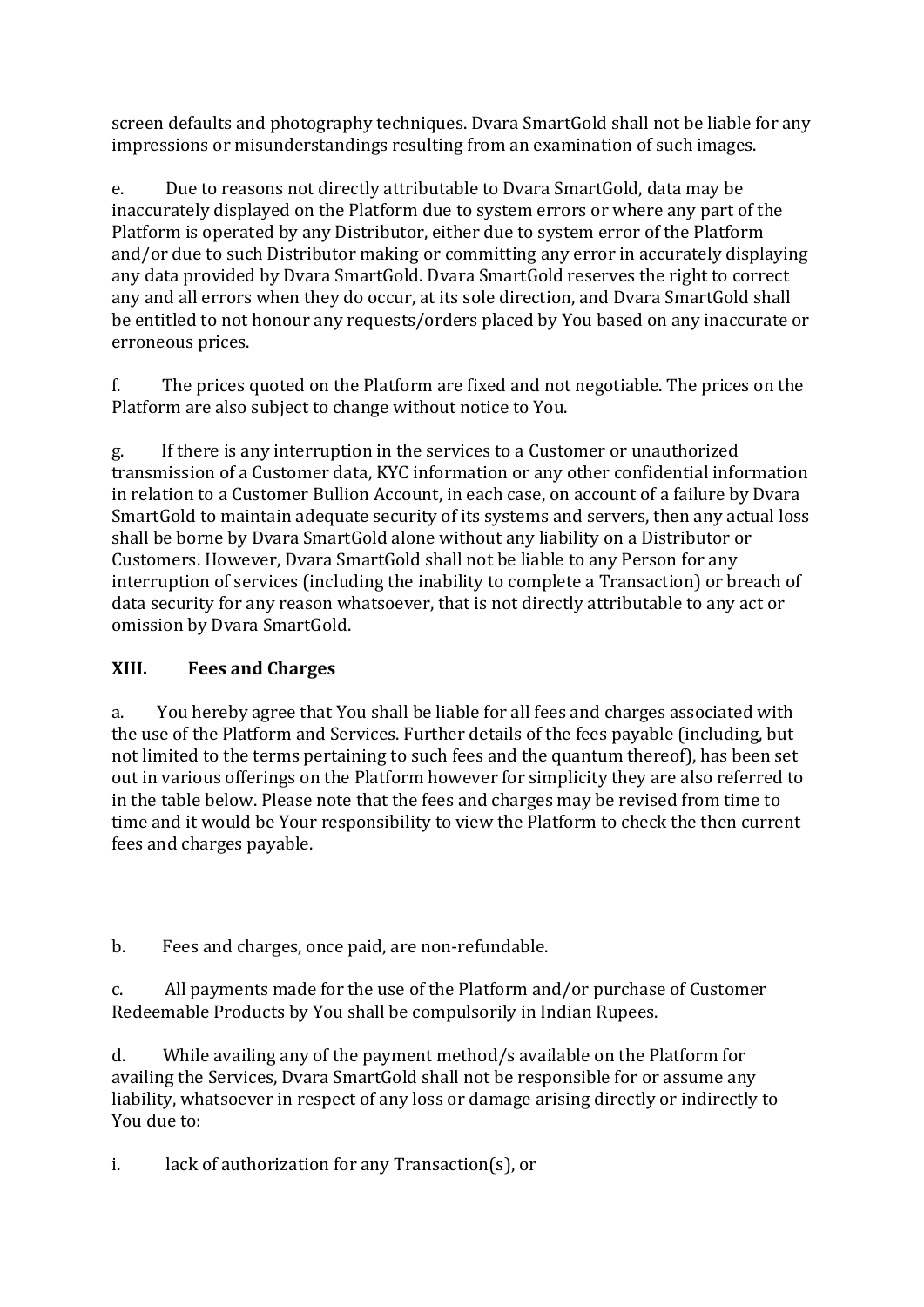ii. exceeding the preset limit mutually agreed by You and between bank/s and/or other institutions used by you (including any Distributor) in making payment, or

iii. any payment issues arising out of the Transaction, or

iv. rejection of a Transaction for any other reason(s) whatsoever.

e. Dvara SmartGold holds the authority to temporarily/permanently suspend/terminate the Customer Bullion Account or refuse access in case of nonpayment of fees due by You to Dvara SmartGold. Without limitation to the other rights and remedies available to Dvara SmartGold, it also reserves the right to take legal action for the same.

### **XIV. Nature of Services**

You understand and acknowledge that the Services are being provided and made available on an "AS IS" and "AS AVAILABLE" basis. The Platform and/or any other part of the Platform may contain errors or inaccuracies that could cause failures, corruption or loss of data and/or information from Your device and from peripherals (including, without limitation, servers and computers) connected thereto. You assume all risks and costs associated with Your use of the Services, including without limitation, any costs incurred for the use of Your device and any damage to any equipment, software or data.

#### **XV. Communications**

You consent to the receipt of communication and newsletters from Dvara SmartGold by way of e-mails and/or sms notifications. You are required to intimate Dvara SmartGold immediately of any changes to Your e-mail or mobile phone numbers. By accepting these Terms, You further authorize Dvara SmartGold to get in touch with You for communication and promotions. You authorize Dvara SmartGold & its representatives & agents to provide information about various products, offers and services provided by them or their group companies through any mode including telephone calls, Emails, SMS, letters etc. and you confirm that laws in relation to unsolicited communication referred in National Do Not Call Registry as laid down by the Telecom Regulatory Authority of India will not be applicable for such information/communication.

The Platform may allow You to post Your review and experience of using the Platform in order to improve the Platform and the user experience.

You, being the originator of the reviews, are responsible for the reviews that You upload, post, publish, transmit or otherwise makes available on the Platform. You represent that all such reviews will be in accordance with applicable law. You acknowledge that Dvara SmartGold does not endorse any Reviews on the Platform and is not responsible or liable for any reviews. Dvara SmartGold reserves the right to disable access to the reviews on the Platform or require the applicable Distributors to disable access on any part of the Platform.

You hereby grant Dvara SmartGold a perpetual, non-revocable, worldwide, royalty-free and sub-licensable right and license to use, copy, distribute, display, publish, transmit,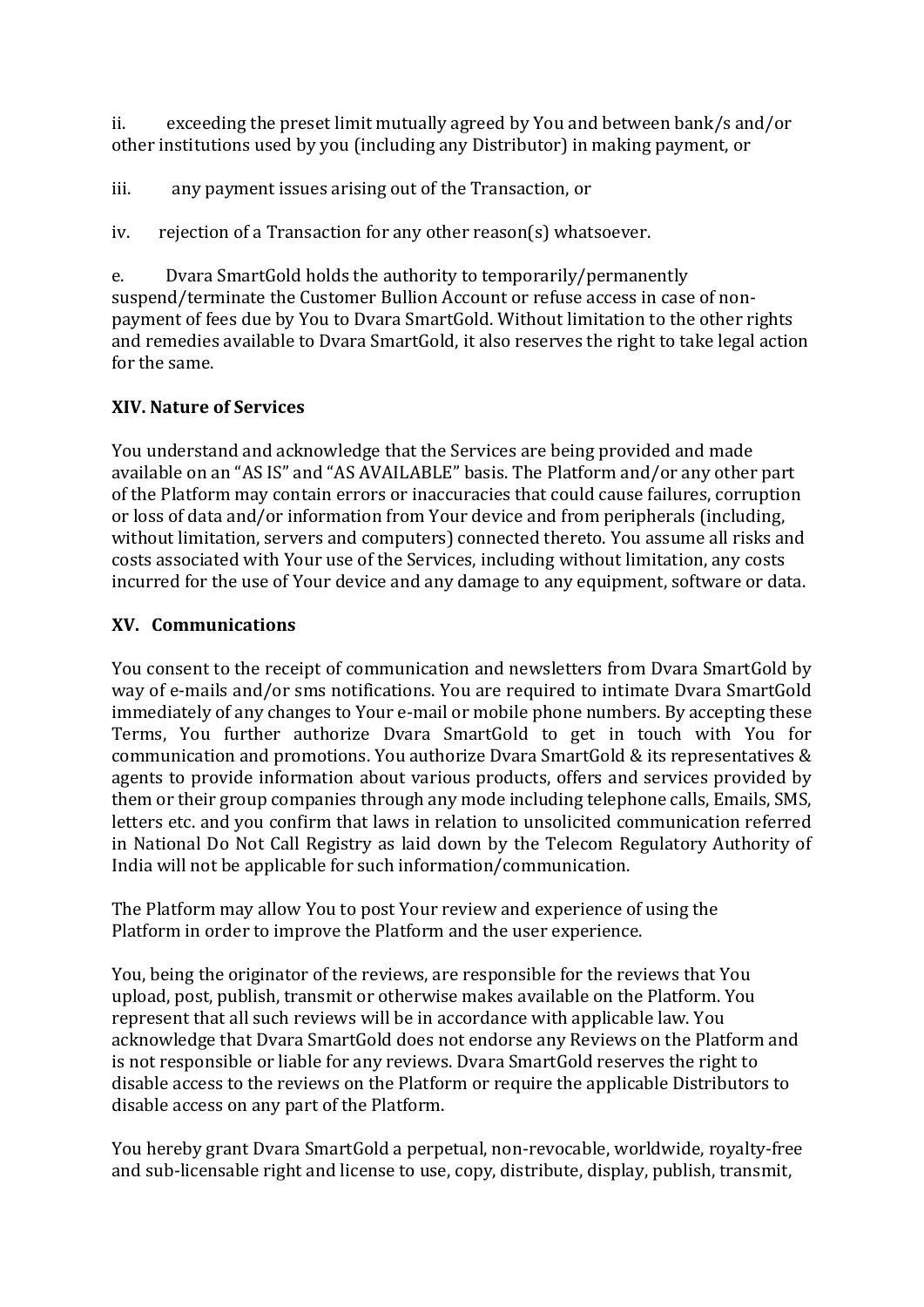make available, reproduce, modify, adapt the reviews in any manner as deemed appropriate by Dvara SmartGold in any form including but not limited to print, broadcast, online and across any and all websites and platforms owned by Dvara SmartGold.

# **XVI. Confidentiality**

As elaborated under the privacy policy, Dvara SmartGold will keep all confidential information confidential, including Your personal information, and shall not disclose it to anyone except as required by law, and shall ensure that such confidential information is protected with security measures and a degree of care that it would apply to its own confidential information. Dvara SmartGold acknowledges that its employees, directors, agents and contractors shall use the confidential information only for the intended purpose for which it is provided. Dvara SmartGold shall use all reasonable endeavours to ensure that its employees, directors, agents and contractors acknowledge and comply with confidentiality obligations as if such Person was subject to these Terms of Use.

# **XVII. Third-Party Websites**

The Platform may contain links and interactive functionality interacting with the websites of third parties. Dvara SmartGold is not responsible for and has no liability for the functionality, actions, inactions, privacy settings, privacy policies, terms, or content of any such website. Before enabling any sharing functions to communicate with any such website or otherwise visiting any such website, Dvara SmartGold strongly recommends that You review and understand the terms and conditions, privacy policies, settings, and information-sharing functions of each such third-party website. Further where You are using either (i) any internet website(s) operated by Distributors to avail of any Services; and/or (ii) any mobile based software applications/programs offered by any Distributor to avail of any Services; then Dvara SmartGold is not responsible for and has no liability for the functionality, actions, inactions, privacy settings, privacy policies, terms, or content of any such website and/or mobile based software applications/programs (as may be applicable) and/or any liability whatsoever in relation to Your use of such website and/or mobile based software applications/programs (as may be applicable) save and except to the extent expressly set out in these Terms of Use. Before enabling any sharing functions to communicate with any such website or otherwise visiting any such any such website and/or mobile based software applications/programs (as may be applicable), Dvara SmartGold strongly recommends that You review and understand the terms and conditions, privacy policies, settings, and information-sharing functions of such any such website and/or mobile based software applications/programs (as may be applicable).

### **XVIII. Indemnification**

You shall indemnify and hold harmless Dvara SmartGold, its licensee, affiliates, subsidiaries, group companies (as applicable) and their respective officers, directors, agents, and employees, from any and all claims, demand, actions, including damages, losses, reasonable attorneys' fees, or penalty imposed due to or arising out of Your breach of these Terms of Use and policies, Your violation of any law, rules or regulations, Your violation of the rights (including infringement of any intellectual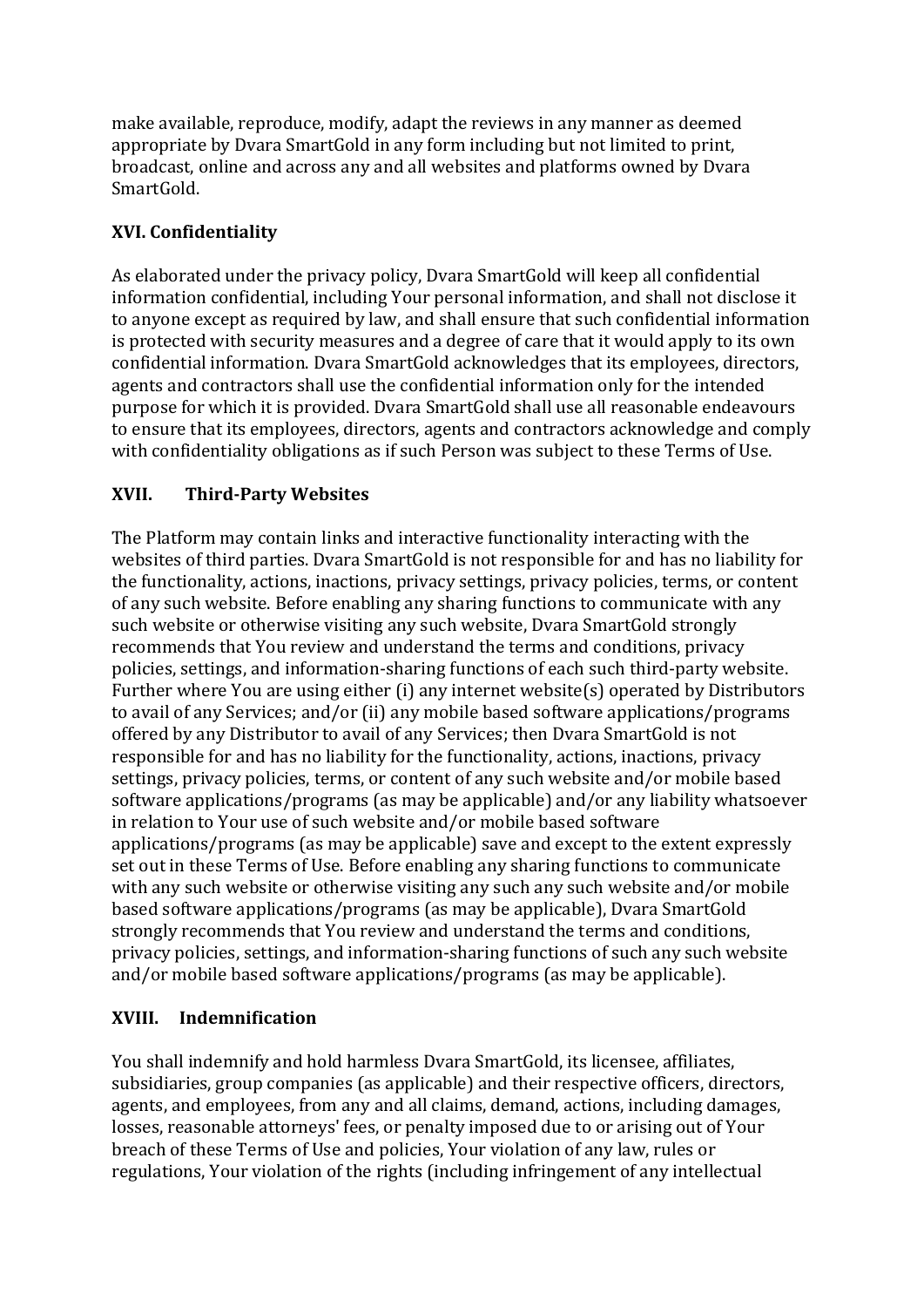property rights) of a third party or commission of fraud by You. This indemnification obligation shall survive indefinitely, without any limitation.

## **XIX. Termination**

a. Dvara SmartGold, at its sole discretion, may modify, suspend, or terminate access to, all or any portion of the Platform and/or may require the applicable Distributor to modify, suspend, or terminate access to, all or any portion of the Platform or Your ability to access any Services through the Platform at any time for any reason including termination for breach of any of these Terms of Use or occurrence of a Customer default or breach of the privacy policy. The term "**Customer default**" shall mean any default by a Customer of its obligations under these Terms of Use. You acknowledge that the termination of Your access to the Platform and Services may be effected without any prior notice in such cases, and Dvara SmartGold may immediately deactivate or delete the Customer Bullion Account and all related information and/or bar any further access to the Customer Bullion Account, the Platform or the Services. Dvara SmartGold at its sole discretion shall also have the right to suspend Your account without assigning any reason. However, Dvara SmartGold will allow You to redeem Your Bullion in accordance with the redemption options available as per these Terms of Use.

b. If the agreement between Dvara SmartGold and a Distributor acting for and on behalf of the You is terminated, You shall be entitled to continue to maintain Your Customer Bullion Account directly via the Platform or else terminate Your Customer Bullion Account, by contacting Dvara SmartGold at: You may email us at Customer@Dvarasmartgold.com (please mention your Mobile Number) OR You may write to us at address mentioned on www.dvarasmartgold.com/contact-us.. Should you choose to terminate Your Customer Bullion Account, all Bullion balances in Your Customer Bullion Account shall be redeemed at your request as per these Terms of Use.

c. These Terms of Use shall stand terminated:

i. at the option of the Customer, if the agreement between Dvara SmartGold and a Distributor acting for and on behalf of the said Customer is terminated and provided the Customer has redeemed its entire outstanding Bullion balance;

ii. if Dvara SmartGold is adjudged bankrupt or declared insolvent;

iii. if Dvara SmartGold ceases to carry on its business;

iv. upon any corporate action (excluding any third party corporate action), legal proceedings or other procedures or steps being taken in relation to the suspension of payments, winding up, dissolution, administration, provisional supervision or reorganization or restructuring (by way of voluntary arrangement, scheme of arrangement or otherwise) of Dvara SmartGold;

v. upon Dvara SmartGold commencing a voluntary proceeding under any applicable bankruptcy, insolvency, winding up or other similar applicable law now or hereafter in effect, or consenting to the entry of an order for relief in an involuntary proceeding under any such applicable law, or consenting to the appointment or taking possession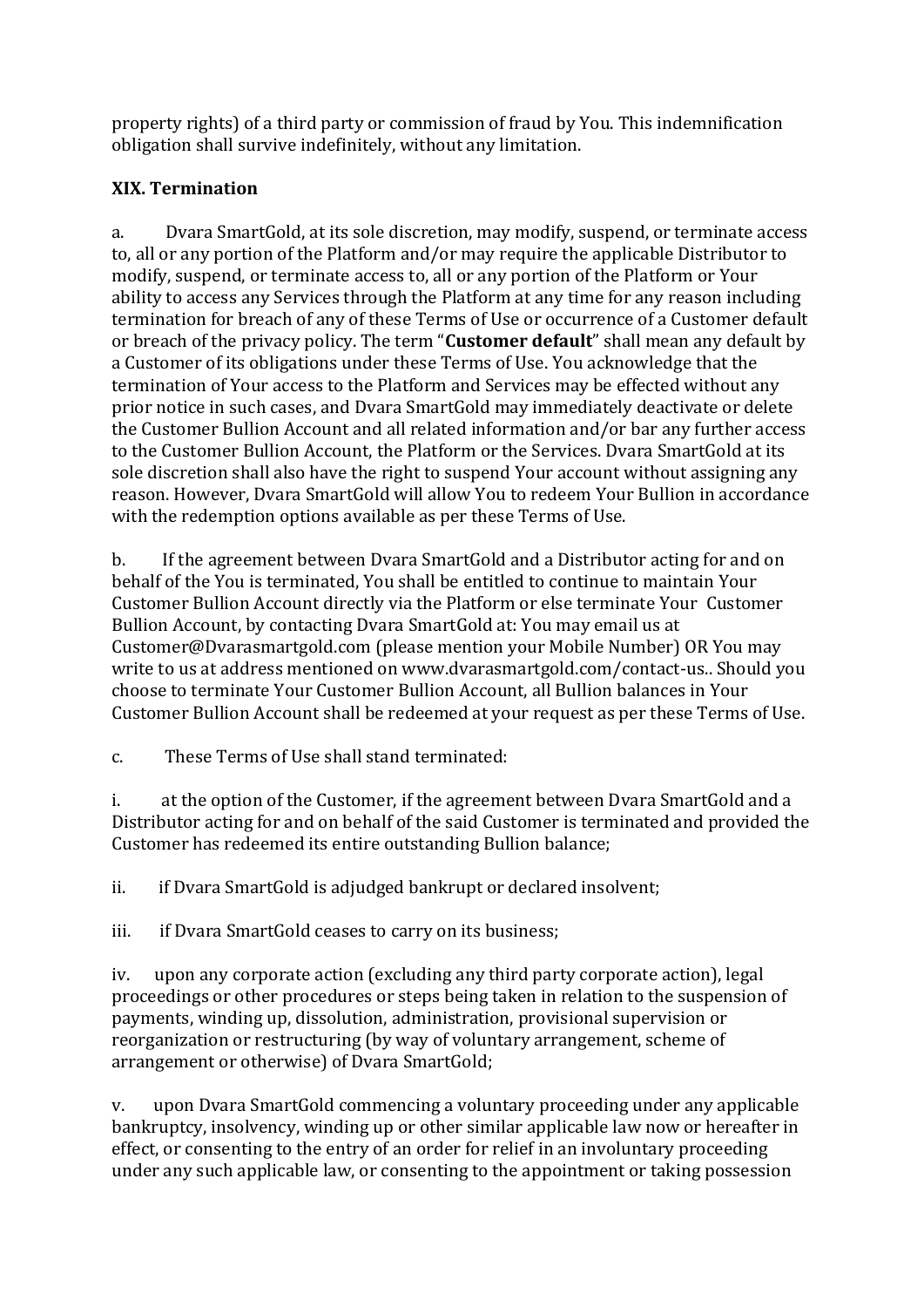by a receiver, liquidator, assignee (or similar official) for the whole or a substantial part of its property or takes any action towards its re-organization, liquidation or dissolution; or

vi. upon any encumbrancer lawfully taking possession, or a liquidator, judicial custodian, receiver, administrative receiver or trustee or any analogous officer having been appointed in respect of the whole or a substantial part of the property of Dvara SmartGold, or an attachment, sequestration, distress or execution (or analogous process) being levied or enforced upon or issued against whole or a substantial part of the assets or property of Dvara SmartGold, or any action has been taken or suffered against Dvara SmartGold towards liquidation or dissolution or similar reorganization.

d. Upon termination of these Terms of Use on account of insolvency or liquidation of Dvara SmartGold

i. (1) the Bullion held in the vault to the extent of the balances lying to the credit of a Customer Bullion Account; and (2) the amounts remitted by the Customers to Dvara Smart Gold's collection account for undertaking purchase of Bullion, shall be held in trust by a Trustee appointed to act on behalf of the Customers. ii. The creditors of Dvara SmartGold shall neither have access to the Bullion nor to the amounts lying to the credit of the Dvara SmartGold's collection account. Further, the monies and properties held by Trustee shall not be considered as part of the assets of Dvara SmartGold, and, being trust property shall not, in the case of liquidation of Dvara SmartGold, be considered as its assets and shall not be available to the liquidator, bankruptcy trustee or other creditor of Dvara SmartGold and such monies and properties shall be wholly excluded from the assets of Dvara SmartGold in such event.

iii. Upon the resolution of the liquidation proceedings, the Trustee shall disburse the Bullion and any monies due to the Customer, to the Customer Bank Account, based on directions of the resolution professional.

e. Dvara SmartGold shall not be liable for any discontinuation or termination of Services by any third party.

f. None of Your information shall remain accessible on the Platform upon termination. This information cannot be recovered by You, once Your account is terminated.

g. The disclaimer of warranties, the limitation of liability, and the governing law provisions shall survive any termination of these Terms of Use.

# **XX. Disclaimers**

All information, content, materials and Services included on or otherwise made available to you through the Platform (collectively, the "**Contents**") are provided by Dvara SmartGold on an "as is," "as available" basis, without representations or warranties of any kind. Dvara SmartGold makes no representations or warranties of any kind, express or implied, as to the operation of the Platform, the accuracy or completeness of the Contents or the accuracy of the information. Dvara SmartGold shall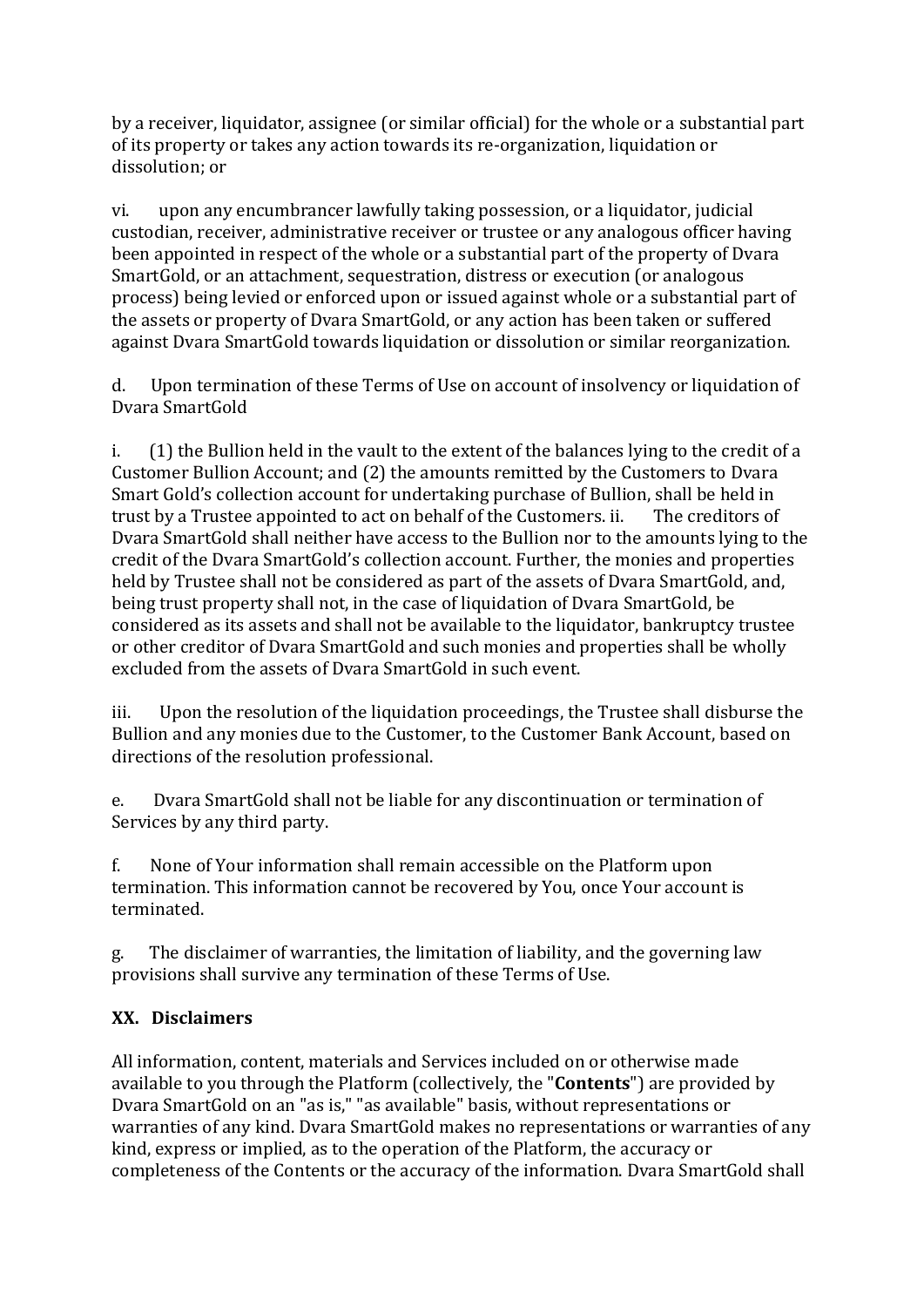have no responsibility for any damage to Your computer system or loss of data that results from the download of any content, materials, document or information or any other losses incurred by You for use of the website. You expressly agree that the use of the Platform is at Your sole risk. Dvara SmartGold will not be liable for any damages of any kind arising from the use of the Platform or the Services or the Contents including, without limitation, direct, indirect, consequential, punitive, and consequential damages. To the full extent permitted by law, Dvara SmartGold disclaims any and all representations and warranties with respect to the Platform (or any part thereof) and its Contents, whether express or implied, including, without limitation, warranties of title, merchantability, and fitness for a particular purpose or use.

### **XXI. Limitation of Liability**

You hereby acknowledge that Dvara SmartGold (including but not limited to its, directors, employees, agents or partners) shall not under any circumstances be liable to You for any special, consequential, incidental, and exemplary or punitive damages, or loss of profit or revenues. Dvara SmartGold shall also not be liable under any circumstances for damages arising out or related in any way to Your inability to access, or Your difficulty in accessing the Platform (including through any internet website(s) operated by any Distributor to avail of any Services and/or through any mobile based software applications/programs offered by any Distributor to avail of any Services) or to any bugs, viruses, trojan horses, or the like, which may be transmitted to or through the Platform by any third party, any loss of Your data, any claim relating to Your data or content from the Services or Your failure to keep the Customer Bullion Account Information secure and confidential. You further agree that Dvara SmartGold shall not be held responsible in any manner whatsoever for any and all acts of the Distributors or other Intermediaries. Dvara SmartGold shall not be liable for any violation of privacy, theft or leakage of any data pertaining to Customer Bullion Account, including OTPs, from any of Your devices which could be by reason of Your negligence or hacking, phishing, vishing and the like. Dvara SmartGold shall not be liable for any fraudulent Transactions undertaken on the Platform and the Customer undertakes to keep Dvara SmartGold indemnified for any and all losses suffered by Dvara SmartGold on account of such fraudulent Transactions.

You further agree that DSG shall not be liable for any delay/deficiency of Services attributable to any discrepancies, inadequacy or incorrect information provided by You with respect to the following:

- · Customer registration information
- · Customer registered and shipping address
- · Customer bank account/UPI for redemption

#### **XXII. Content and Intellectual Property Rights**

a. Dvara SmartGold solely and exclusively owns copyrights, trademarks, service marks, logos, trade names, and other intellectual and proprietary rights associated with the Services and Content on the Platform as well as any content provided by Dvara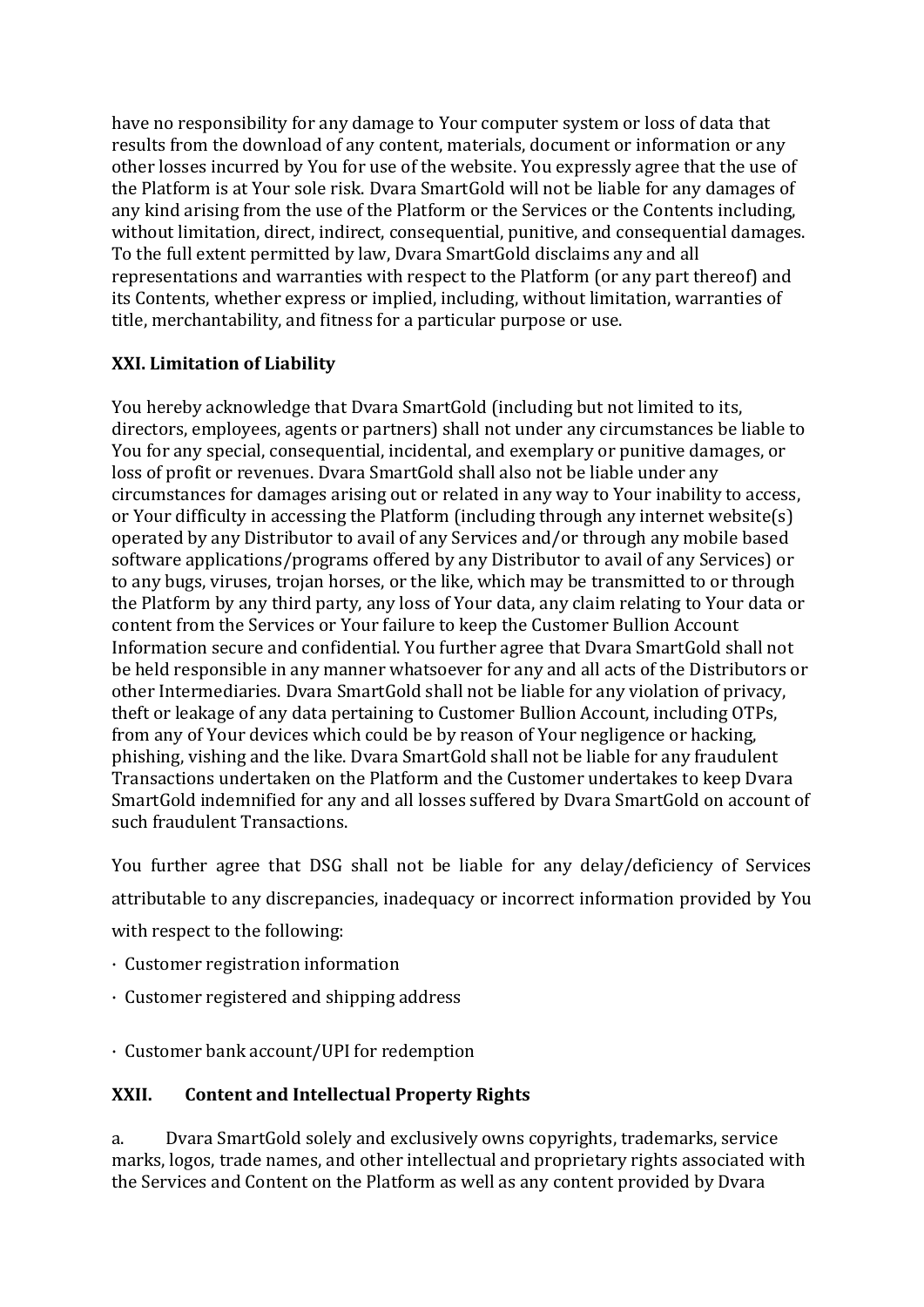SmartGold to any Distributor and displayed on/accessed via (i) any internet website(s) operated by such Distributor to avail of any Services; and/or (ii) any mobile based software applications/programs offered by such Distributor to avail of any Services, and is protected under applicable law.

b. You hereby acknowledge that the Services constitute original works and have been developed, compiled, prepared, revised, selected, and arranged by Dvara SmartGold through the application of methods and standards of judgment developed and applied with the expenditure of substantial time, effort, and money and constitutes valuable intellectual property of Dvara SmartGold. You thereby agree to respect the proprietary rights of Dvara SmartGold during and after the term of these Terms. You may not selectively download portions of the Platform without retaining the copyright notices. You may download material from the Platform only for the purpose permitted by these Terms of Use. Any infringement shall lead to appropriate legal proceedings against You at appropriate forum for seeking all available remedies under applicable law.

c. You will not use the Platform to directly or indirectly develop, or to assist anyone in developing a competitive Platform, service or for other competitive purposes.

### **XXIII. Governing Law And Dispute Resolution**

These Terms shall be governed by and interpreted and construed in accordance with the laws of India. The courts of Chennai shall have exclusive jurisdiction over any disputes arising under these Terms. In the event of any dispute arising out of these Terms the same shall be settled by a binding arbitration conducted by a sole arbitrator, appointed jointly by both parties and governed by the Arbitration and Conciliation Act, 1996. The venue of arbitration shall be Chennai, Tamil Nadu, India.

### **XXIV. Assignment**

You expressly consent to the assignment by Dvara SmartGold of all of its rights and obligations under this Agreement without any reference or prior notice being required to be provided to You. You agree to be bound by these Terms to Dvara SmartGold's assignee / transferee upon any such assignment / transfer.

### **XXV. Grievance Redressal**

If there are any concerns, queries, feedback or complaints about our Services or the Platform, please feel free to reach out to us anytime at the co-ordinates provided below and we will address the same at the earliest.

Pursuant to the Information Technology Act, 2000 and Rules made thereunder, the name and contact details of the Grievance Officer are provided below:

#### Name: Jaydeep Banerjee

Address: Dvara SmartGold Private Limited, 1st Floor | Red Bungalow No. F/643 | 3 Pali Village | Bandra (West) | Mumbai – 400050 | India